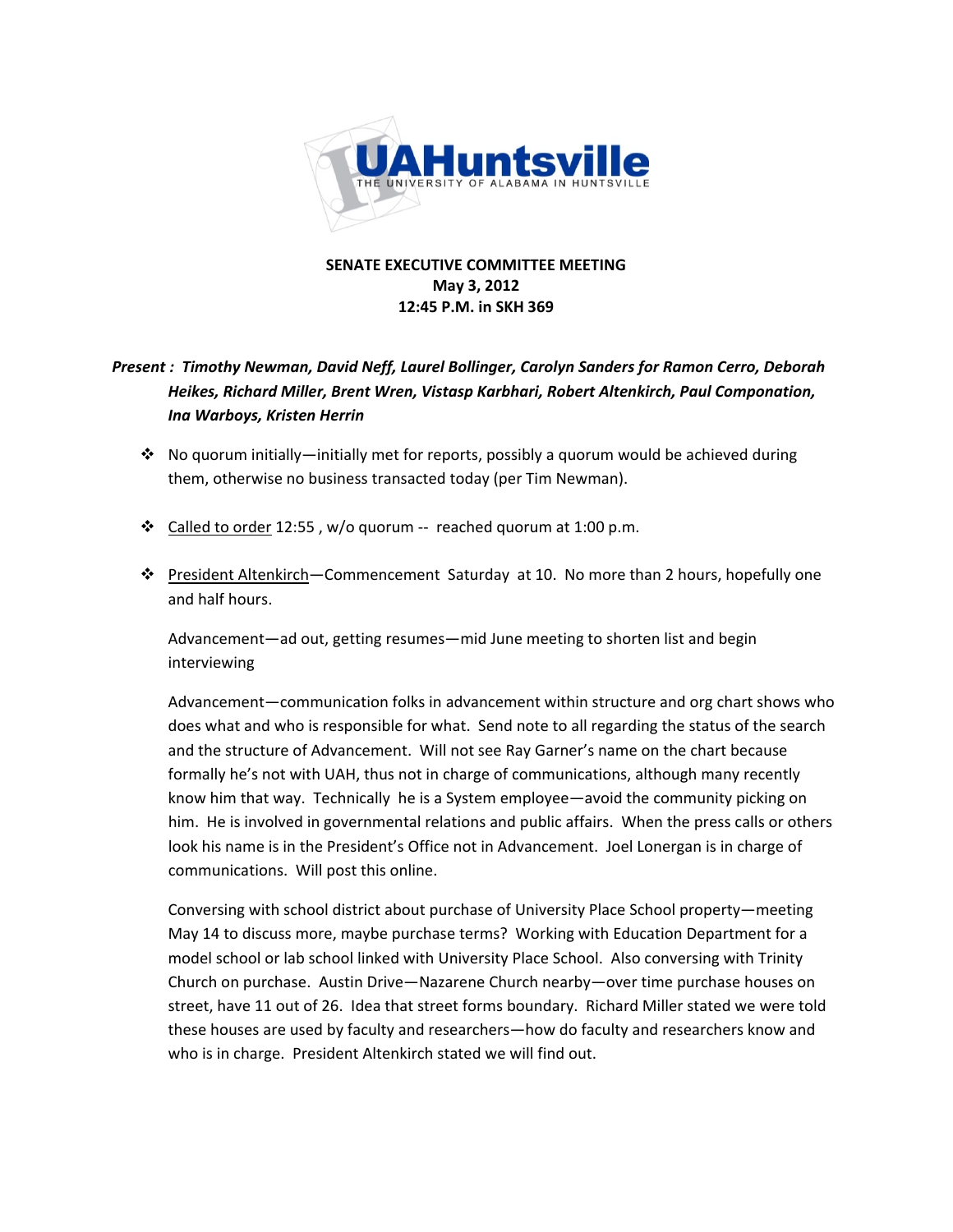Budget—reduction in state money of about \$2.16M –about 5% of the state money, 5% of state base appropriation. Looking at how to balance things. Ray Pinner has worked up an outline of a balanced budget if there was about a 6% tuition increase. Fairly austere. Continue to work on over time. Greenway out on bid—when bid comes in if under cap can begin. Bidding with and without fountain. Fountain created a stir at the Board—magnet for mischief. Tim Newman asked if some other water sculpture would pass. The Board has not said we can't have the fountain but they thought it is not a good idea—we will bid both ways. Runs north and south and eventually east and west and something needs to be there where the two directional pathways will meet. When start construction cannot drive down the pathway. Nursing Building‐‐ approval on expansion—process in motion—putting together talking piece for fund raising. Look at whether feasible to move Charger Hospital from Wilson Hall. Don't think we accommodate this in the drawings, that facility is now‐about 15,000 square feet‐‐‐would add a floor to the expansion, maybe add \$4M to what was going to be a \$13M expansion project concerned went with \$13M to the Board and may not go well to go back with \$17M. The \$4M extra would require about \$250K a year additional repayments—see if we can raise that money privately. Question about using Wilson Hall space if Charger Hospital leaves – answer: could move people around for other renovations, for example there might be some in the future that involve Madison Hall.

- \* Provost Karbhari—nothing to add—thank you for finals and hope you get your grades in—hope to see you on Saturday. Richard Miller stated there is concern from some running for Faculty Senate President‐Elect—they want a commitment from your office that the course release will happen for President and President Elect. Provost Karbhari responded there should not be a problem.
- Brent Wren—stated he attempted to send an email through the A‐list—concerning traffic flow this weekend—it did not work. I will have Peggy send it this afternoon. No street closings affecting our ceremonies—streets around Church and Monroe are the ones closed.

Administrators then left the meeting.

 $\div$  Tim Newman—memo from Dr. Karbhari about BETA policy—Provost sent a week ago during finals, only read last night—what I did—sent a memo to Dr. Karbhari and told him I would not provide names right now—Provost wanted 4 names from Senate to serve on a committee that would report to the BETA team on ideas for changing the BETA policy. On something like this would want to talk to the Executive Committee before responding. Also, memo identified a two step process —whereas Senate has called for forming a new committee that itself wrote a new policy. That's different than what Provost proposed in memo—memo said have a committee make a report to BETA and BETA then apparently have the possibility of writing a new policy that would go to EMOG. Doesn't seem to be what we called for. Expressed concerns here and elsewhere that the policy should be held in abeyance until the review is finished. Last point made this policy could be used for end run around academic freedom and could be a terminator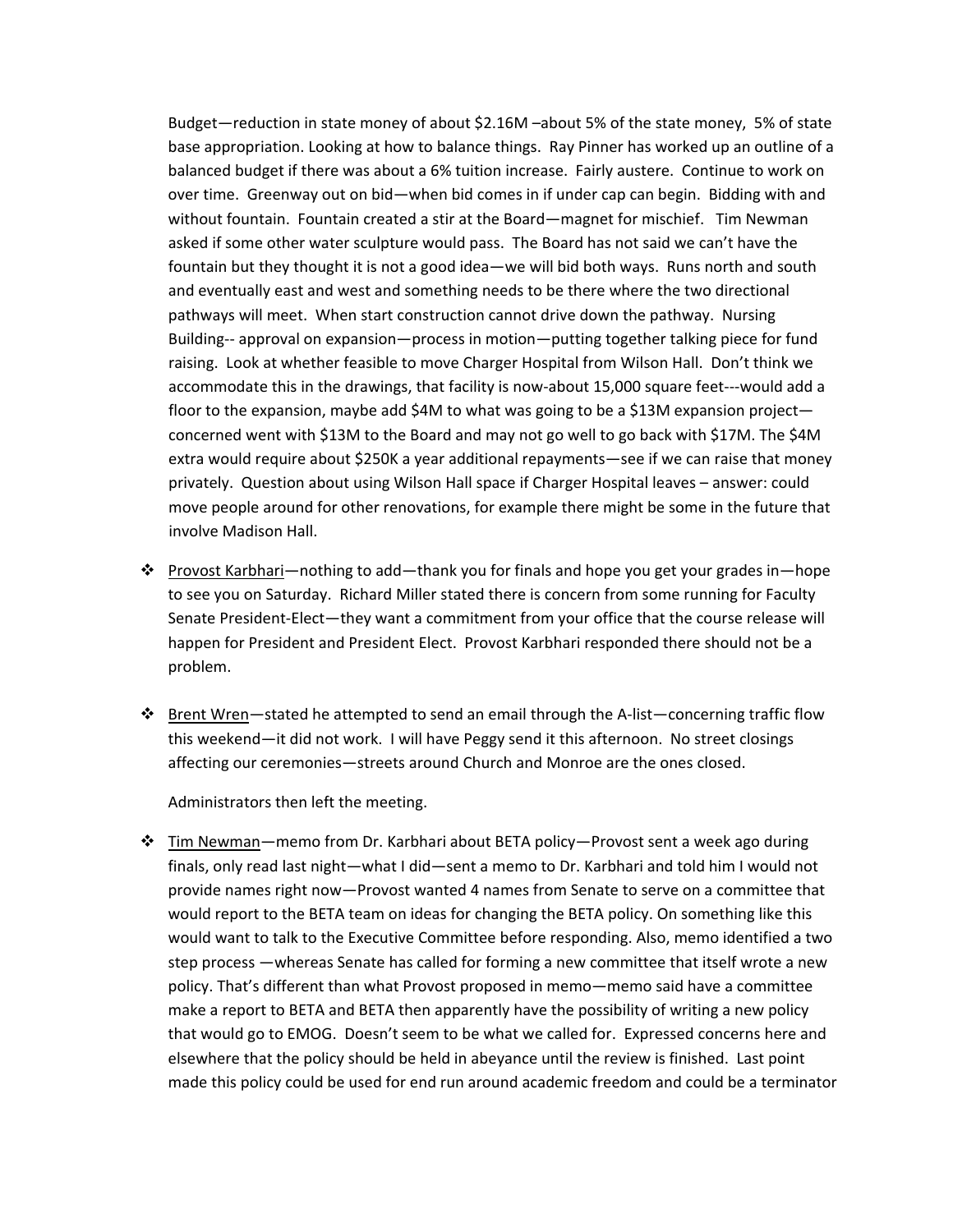of faculty, as such should be in the *Handbook.* BETA policy should follow normal procedure for approving such items, which means Senate approval.

- Dr. Richard Miller made a statement off the record.
- Ina Warboys left the meeting as a result of a phone call, then returned.

President Altenkirch had asked for a list of items for possible redress—gave it to him—Parking Fees for part‐timers (SR 09‐10/01) , Realignment bills (08‐09/9, 9a, 8) and Chair Eligibility (10‐ 11/06), also Administration Response to Senate Action s(10‐11/04), and Building Access (10‐ 11/01) – just needed a report brought back on the last one..

Senate meeting one week from today combined meeting. Invite new members to attend. Caucus and elect Chairs for Committees. Have to have Committees—preference form used last time—some responded and some did not. Do you want to do that again? 3 day window—early next week put together and elect chairs. Two other options—have Governance and Operations meet and appoint—if they get quorum can assign to Committees. Delegate someone else to do it. Set subcommittee to get proposed Committees and present to Senate.

Get Committees –send email to list asking for Committee preferences. Send Committees from this year with new plugged in and respond by Tuesday and then ratify at meeting.

- Governance and Operations—will send out email for nomination of officers later today. Include new and old and send to Senate. Elections to tenured‐tenure‐earning, clinical and research.
- $\div$  Undergraduate Curriculum: Kristen Herrin—will send end of year report—make **recommendation the Curriculum Committee meet face to face**. Don't think email is bad all the time but recommends this committee **meet face‐to‐face at least 3 times during the semester.**
- \* Faculty and Student Development. Written report from Ina Warboys.
- $\clubsuit$  Finance and Resources Committee is done with speaker series and REUs, per David Neff.
- Senate Bill 367: Senate President Election—last time one faculty member had discussion about Senate Officer Eligibility, wanted a change to that. We didn't think we should write changes and suggested person write up the changes desired. That has happened - on April 20 it was received by President‐Elect Richard Miller. This puts in writing what was talked about before—this is a change proposed to the Bylaws by that individual to allow any faculty to become a candidate for Senate office. Language had proposed change to become effective immediately. That can't be so—the Bylaws are part of the Handbook and have to be approved by the Board. Paul Componation proposed this to be stricken. Ask the person to revise or send it to a Senate Committee. Deborah Heikes proposed to send it to a Committee –Governance and Operations—David Neff seconded. Richard Miller—personal opinion this should go to the floor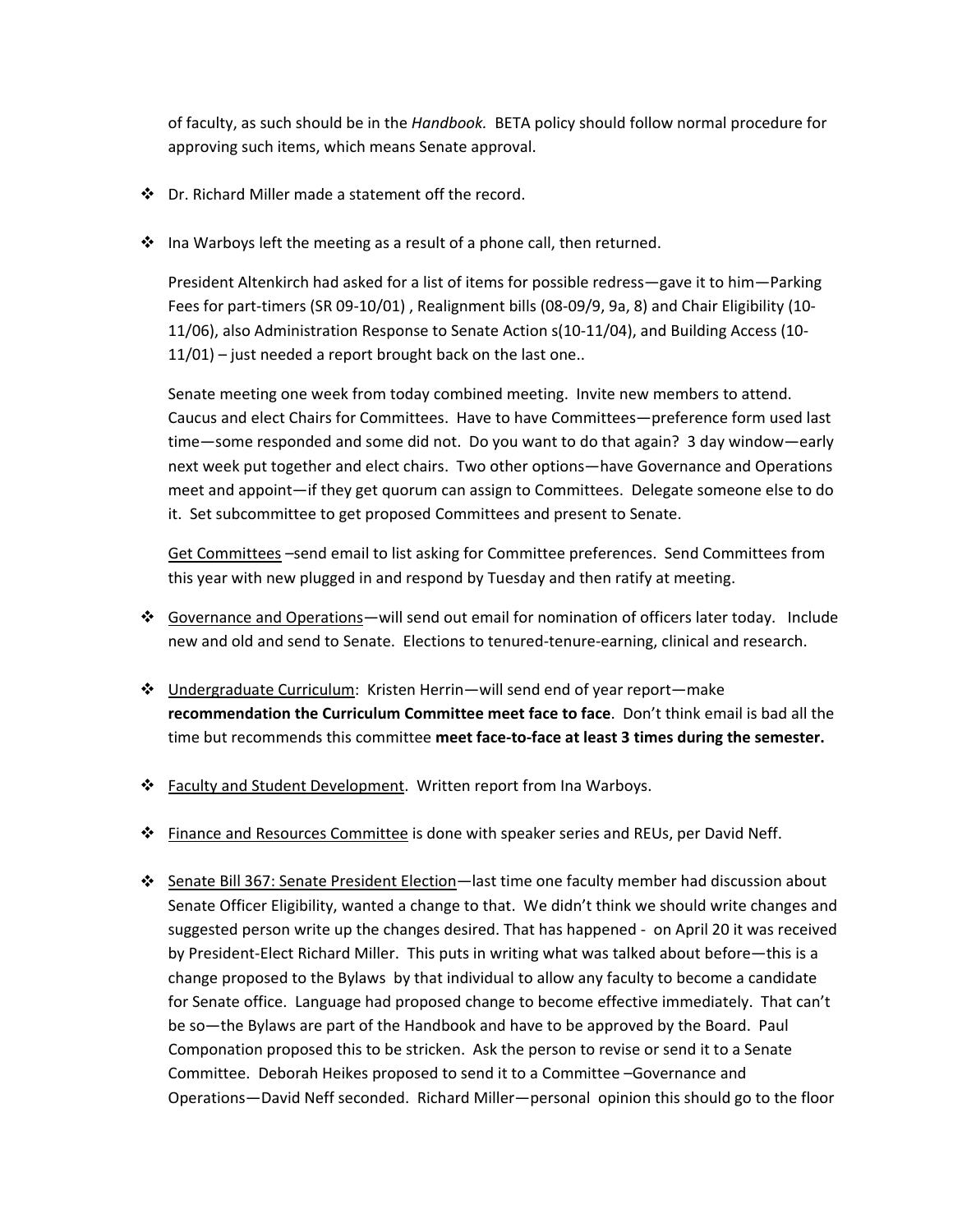as is. Paul Componation agrees. Richard Miller stated if it came to the floor and was amended would it be acceptable. Tim Newman stated it would be ruled out of order if not amended on the floor; Senate cannot pass by‐laws language that becomes effective prior to Board approval. 1 in favor, 6 against. Motion fails. Paul Componation‐moved to put it on the agenda for the Senate Meeting (i.e., we accept for first reading), Carolyn Sanders seconded—6 for 1 against; goes to Senate agenda for Second Reading.

- Agenda discussed
- Paul Componation moved, seconded by David Neff to adjourn—adjourned at 2:00 p.m.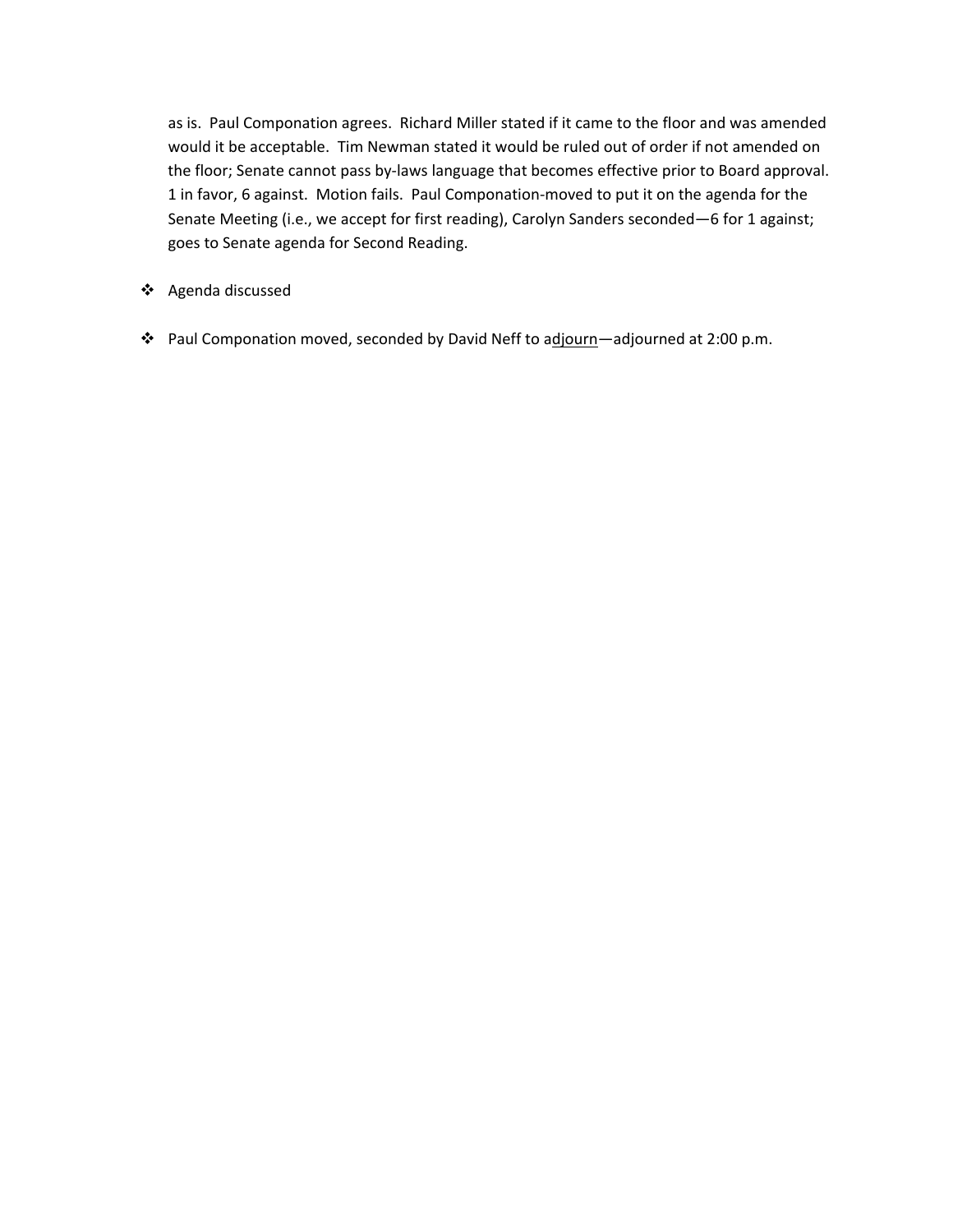

### **Faculty Senate Meeting 525 April 19, 2012 12:45 p.m. in BAB 121**

*Present: Wai Mok, Charles Hickman, Eric Fong, David Stewart, Eletra Gilchrist, Derrick Smith, Laurel Bollinger, David Neff, Carolyn Sanders, Deborah Heikes, Kathy Hawk, Eric Seemann, Bhavani Sitaraman, Ramon Cerro, Seong Moo Yoo, Jeffrey Kulick, David Pan, Jason Cassibry Jennifer English, Paul Componation, David Moore, Louise O'Keefe, Ina Warboys, Brenda Talley, Marlena Premeau, Philip Bitzer, Roy Magnuson, Carmen Scholz , James Baird, Ramazan Aygun, Tim Newman, Peter Slater, Claudio Morales, Dongsheng Wu, Richard Miller, Nick Pogorelov, Max Bonamente, Vistasp Karbhari*

*Guests: Robert Altenkirch, Brent Wren*

*Absent with Proxy: Molly Johnson, Mohamed Ashour* 

*Absent without Proxy:, Kwaku Gyasi, Nathan Slegers* 

- ❖ Called to order by Dr. Tim Newman 12:45
- Adopted Minutes moved by Dr. Eric Seemann, seconded by Dr. Derrick Smith.
- President Altenkirch Report:—Working on highlights for the Board meeting—the greenway connecting Lakeside to Holmes, final approval at the Board meeting \$2.8M cap on the project. We will go out for bid momentarily. We will come back with a bid without the fountain and then the fountain will be as an add on. The fountain as seen in the design—not matter of cost but focal point for mischief. Board members are not enthused about the fountain. The place where the fountain will be located is the crossroads of the north and south greenway and the east west greenway—there should be something there. We will put this out as no fountain and the fountain will be considered as an add on. Construction will begin sometime this summer. The Nursing expansion will be up to be approved. The Building expansion will be funded by revenue bonds and donations. SWIRL‐approved for stage one funding‐‐ will be state funds for that –working with the Governor's office on that. Approval to purchase house on Austin‐dead ends on campus by the soccer field—own 15 or 16 so when they come up for sale we will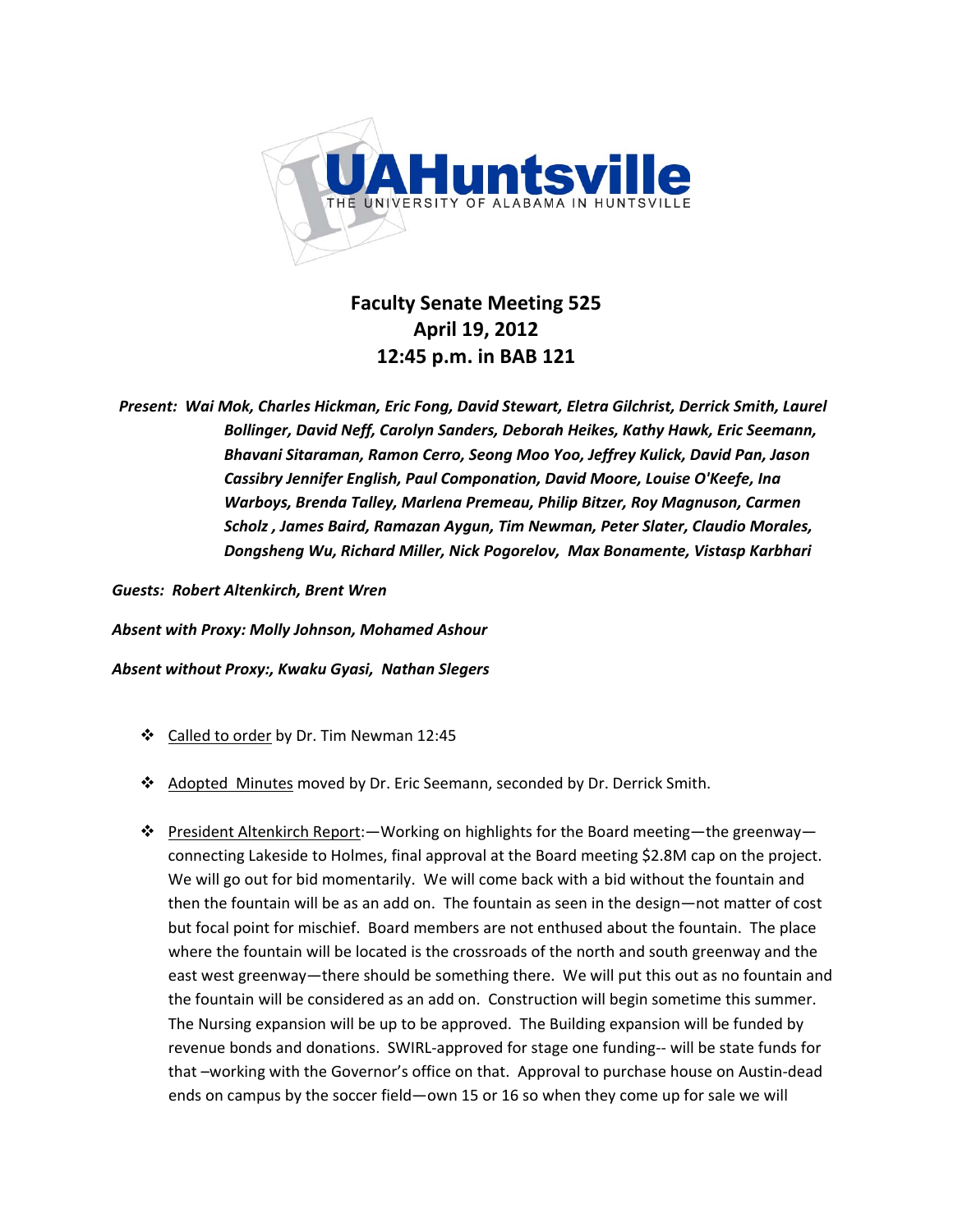purchase. These are used for faculty on a temporary basis or researchers, etc. This is a buffer between campus and the neighborhood. We are in conversation with Trinity to purchase the church. We talked about buying it before but they wanted too much money. We only purchase on appraised value. Strategic planning and steering committee working on draft plan and priorities and it is posted on line. Subcommittees are working on objectives and tomorrow we will be meeting to go over objectives and if we agree on the objectives we can set up task forces to work on objectives and tactics and the whole thing. The Tuscaloosa research office is gone actually it never was—announced and created a big stir and a flap and it is gone. The System is putting an office on campus. There is one in Tuscaloosa and one in Birmingham and now one here. It will be located on the third floor in SKH. We are rearranging to accommodate where the office will be. The Chancellor will be on campus today with the Foundation Board meeting and we will talk to him about who he wants there. We are working with the Huntsville superintendent. We have asked Mary Piersma to put together a proposal of how to run a model school or laboratory school. Wouldn't have school on campus but the University Place School could be the model school.

What happened to the bill to separate UAH from the System? At the Board Meeting-Representative Rogers brought a bill to separate UAH from the System, Rogers, Ball, Williams, etc. drafted a long time ago and there were those who supported the bill but over time all dropped except Rogers. It was for effect. It is not going anywhere.

Status on relocating the Daycare Center. It is part of the plan—we just don't know where. Dr. Jeffrey Jeff Kulick asked—is the research office person‐Susan Young?—she will be the System employee responsible for organizing the research—to try to broker deals across the System. Could be two or all three. Not a Tuscaloosa employee—she is a System employee.

We are moving on the VP Advancement search—the ad has been floated—we are accepting applications and nominations—we will cull in late May or early June—the communications group is in SKH working together.

\* Provost Vistasp Karbhari Report: - graduation will happen soon - the Board approved Peter Ammon as speaker and he will be getting an honorary degree—would like all to be there for the students Saturday, May 5. Same day we will presenting faculty awards—Distinguished Research Award goes to John Christy. Teaching Award goes to Dorla Evans. Then 5 College Awards— Business‐Eric Fong, Engineering‐ Tim Boykin, Liberal Arts‐ Deborah Heikes, Science ‐John Christy, Nursing‐ Lynx McClellan. Thank you for nominations for mace bearer—Brian Landrum is the mace bearer. The Board had two proposals Master of Education and Economics and Computational Analysis is at ACHE now and will be taken up in September and get it approved and in place. Looking at two electronic billboards, one at the Space and Rocket Center and on 72 near Kroger. We get 10 seconds every 60 seconds. Use for events, recruiting, admissions, etc. Senate Resolution BETA Policy—thinking to form group to review policy and will ask faculty, staff and SGA for 4 names and choose two and add members and conduct review and send to BETA and then to EMOG itself. Ramon Cerro—strong opposition—shouldn't it be proper to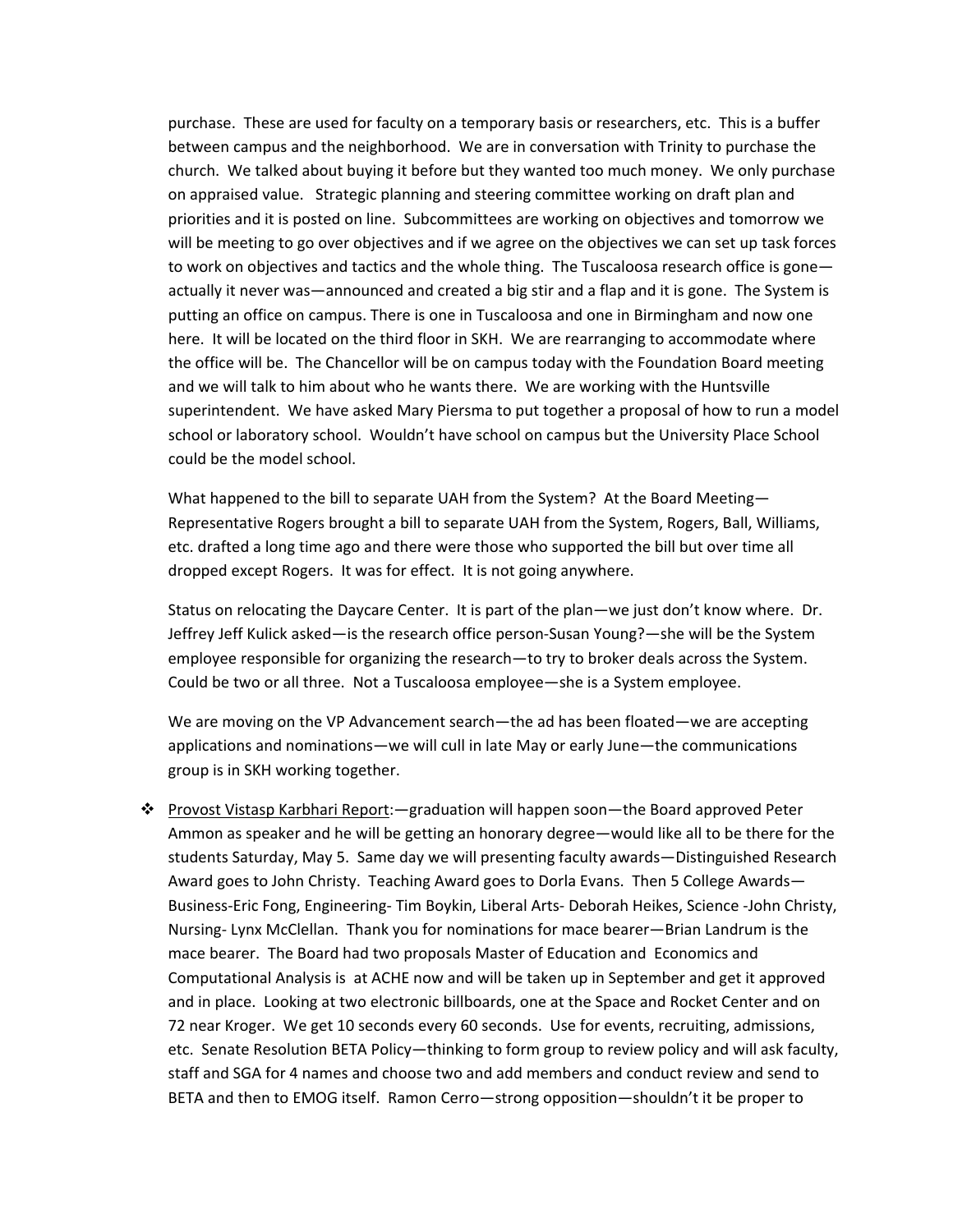suspend this until we revise it. Provost Karbhari stated we need the policy in place for a number of reasons so it is better to review it and make changes as we go forward. Ramon Cerro—stated formerly the research awards were chosen by former recipients—Provost Karbhari stated this changed about 3 years ago. The awards were given by the Foundation before and they stopped providing funds for the awards and we got together and formed a way to continue the awards and formed a new Committee—composed of the Associate Provost, Senate President, SGA President, and the Graduate Dean. The process changed and the nomination comes from the College through a College Committee and then it is sent forth to the University Committee. It is funded from within the University. It has been around for 3 years.

GTA Tuition Remission—Question came up about reported plan for units to begin being "billed" for the tuition dollars involved in the tuition waivers granted to their GTAs—Tim Newman stated the Provost had promised him that there would be no change in who pays or how much is paid from the current practice; central funds would continue to cover all the costs of the GTA tuition waivers for '12‐13. Provost Karbhari reiterated there is no change from where it is paid for fall. What is going on now is to find out how much they are paid and from where they are paid. There is also to be no hold on GTA offers. Again, there is no change. Senate President Newman stated the Senate had heard the Provost on this promise of no change and would hold him to it for '12-13; units would not be bearing the cost of the GTA tuition waivers.

President Altenkirch—Thursday—there will be a reception at the Lowe House for all those working on Commencement. You should get an invitation if you are working at Commencement. Friday night is the Trustee Dinner at the Lowe House with the Chancellor and the outstanding students and Deans and their guest or spouse. It is difficult to have a sit down dinner so we are in a tent Thursday and Friday. Saturday morning breakfast at the VBC for the platform party, speaker, etc. in the robing room. The Ceremony is pretty much the same as it used to be except there will be two lines of masters and bachelors from each side of the stage and they will be staggered. This should shorten the time. The Tent will stay at the Lowe House and early next week there will be a reception honoring people with a certain amount of service at UAH.

- Acceptance of Executive Committee Meeting Minutes—motion to accept by David Neff, seconded by Richard Miller. Ayes have it and the motion carriers.
- Faculty Senate President Tim Newman Report—I met with the President regarding state‐issued UAH parking tags—can update you or Richard Miller can update you. Faculty/Staff picnic is Friday. Please RSVP. Still need volunteers‐‐ five or six.

The Finance Committee had a presentation on F&A a couple of hours ago and Dr. Miller stated it was enlightening.

In my presentation to the Board I mentioned several in here on their achievements. I commented on the challenges we faced as faculty members and we are engaged in a process of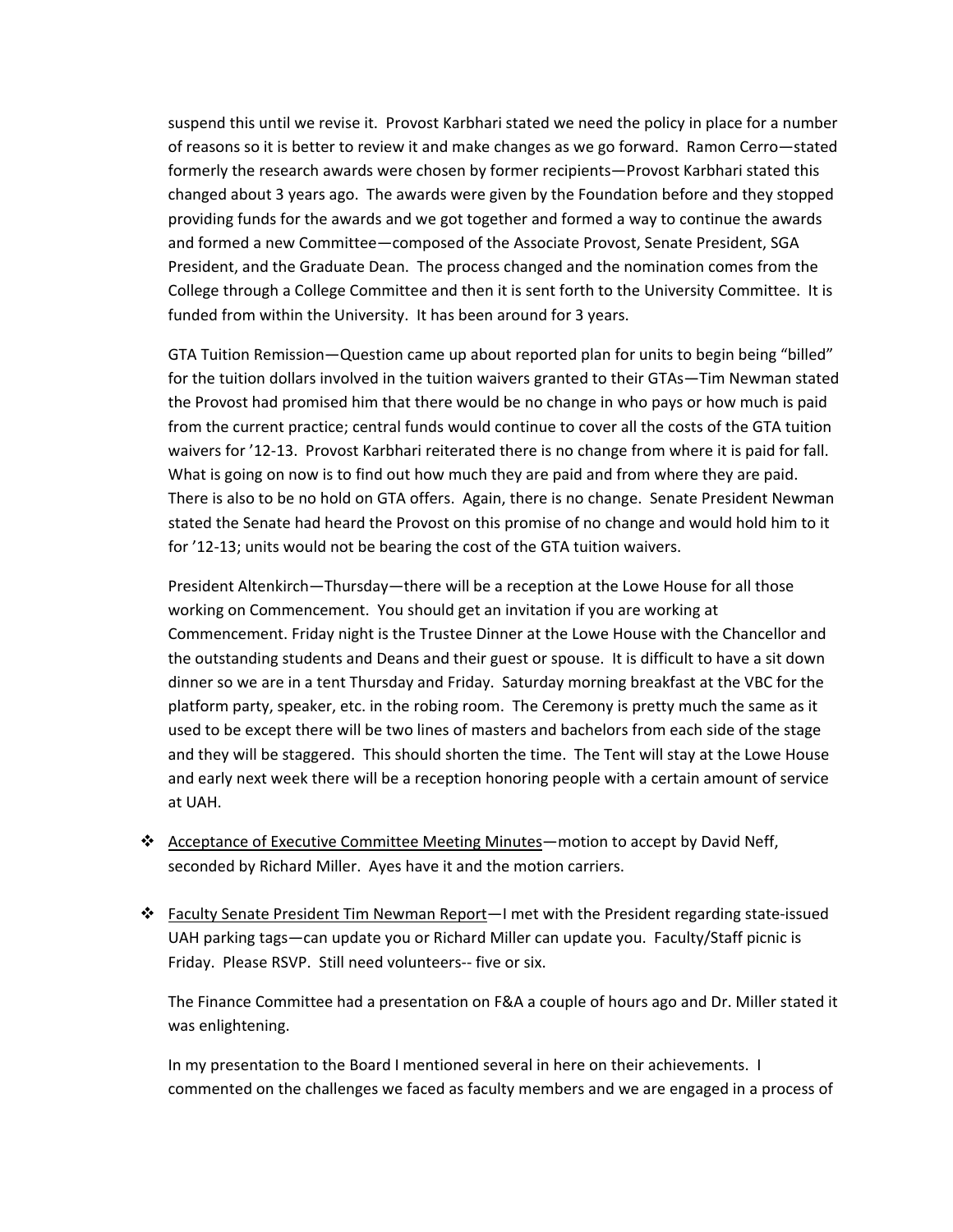moving forward. Paul Componation tells me he is nearly finished with department senator elections and hopes to have results in next week. What will follow is Senate Officer elections. Those eligible to stand for election are those currently in the body and newcomers. If you are thinking about running the process will open shortly. Look for email in your in box to nominate and then one to vote. May meeting will be a combined meeting all old and new—new attending as courtesy not voting. May have some full Senate meeting(s) in summer to work on *Handbook* and it would be the present group for that, not any newly-elected Senators; their terms begin the first day of Fall '12 classes. If your term continues will meet with group and get Committee Chairs elected.

Difference in process for visa for faculty or staff hires. Since Marissa left, not handled internally by UAH. Marisa did before—she left and is not replaced yet and not yet known if her replacement will be able to handle those visas in-house—so it now requires an attorney and units are being asked to pay costs for that. This visa practice is for faculty and staff but the process for students is still in place. The office is overworked and hanging by a thread—there is one full time assistant only. Bhavani Sitaraman—stated if you want to consolidate, do it at the System wide level. Richard Miller stated the Deans were notified. We can talk offline. Charles Hickman—are you looking for someone with expertise or are you looking to move it off campus.

Next year—there are more pay periods than 26 and as a result the pay period before or after the April 30 2013 pay period will produce a smaller check than others do—we receive the same pay but one paycheck will be smaller. Anyone budgeting check‐to‐check needs to plan ahead for when that small check is issued.

- Finance and Resources Committee—Wai Mok—met with Ray Pinner and Robert Altenkirch—not much overhead money floating around—tuition will be raised. Overhead about \$3.3M in the red . Funding of Distinguished speakers—all 6 funded at \$1750 each. Carmen Scholz—why is the overhead in the red?—Actual F&A rate would be 54%, what we negotiate is 47% , What it cost and what we get is a difference of about 15.7%. It cost about \$11.4M to do and we recover about \$8.1M so the difference is about \$3.3M. Other revenue supports research. Dr. Altenkirch says this is a common situation at most universities. Tuition increase is not known yet—the Education budget is on hold and when we know what is the cut from the State then we can make decisions on tuition. Ramon Cerro—stated tuition has risen 2 to 3 times faster than the increase in faculty salary. From AAUP document‐‐the cost of salaries for administrators have kept up with tuition, Professors salaries have not but administrators salaries have. Richard Miller—stated tuition has increased across the country because state funding has decreased. Even if salaries were not raised we would have to raise tuition.
- $\cdot \cdot$  Ramon Cerro—Provost had not answered completely the question regarding money used to pay tags and scholarships. Have numbers now. Change in parking policy—2009—drop 26% in what went into tag scholarships. 230 less cars advertising in state. A comment was made by the administration that the (2009) change was irrelevant, but that's not so, it was relevant.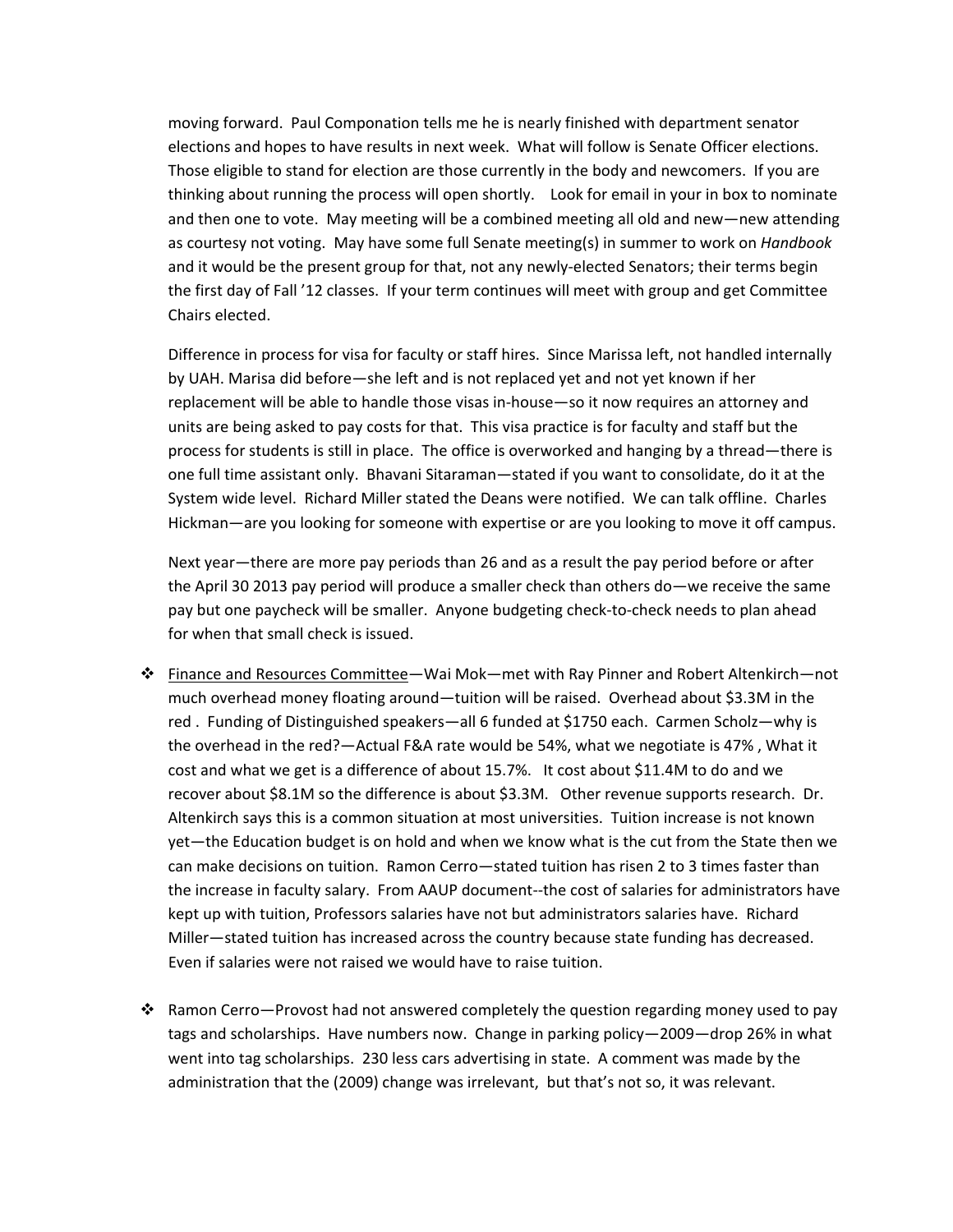- Carolyn Sanders—Student Success Center—workshop—Thursday April 26 keynote speaker heard her several times—an absolute dynamo—Jennifer Bloom—UC Carolina—appreciative advising—proactive way to work with students identifying strengths –published book on it. Very few faculty signed up—first day of finals. Great opportunity for us . Identify techniques we are using and for new faculty to see techniques. Make sure colleagues know. Woman creating classroom techniques. UC free of cost. Statewide Advisors Workshop. Wanted to make sure all knew and encourage colleagues. RSVP by tomorrow.
- Jennifer English—Search Committee Student Success Center Director—HR approved ad and will be published—if you know of someone here or elsewhere let Jennifer English or Carolyn Sanders or Jack Fix or Pam O'Neal know.
- Senate Bill 366 *Handbook* Revisions Cross Boundary Complaints—at 3rd reading—motion to approve moved by Richard Miller, seconded by Ramon Cerro—negligible discussion, ready to vote, ayes have it Senate Bill 366 passes; becomes SR 11/12‐10.
- *Faculty Handbook*—approved **chapter one** in previous meeting, now **chapter 2**—focus on text of document—formatting ignore unless can cause confusion. Focus on text. No emails on 2‐5. Any issues in 2 or 3. Motion to approve Chapter 2 moved by Laurel Bollinger, seconded by Max Bonamente, ‐‐Roy Magnuson‐‐2.3.2—list all accredited programs—if update on a regular basis it is fine but questioning wisdom of putting volatile list. Add "as of 2012" after "agencies" to be included—moved by Ramazan Aygun, seconded by Roy Magnuson, adopted amendment. Then voted on full chapter, ayes have it, Chapter 2 adopted as changed.

**Chapter 3**—no indications of change –Moved to accept by Kathy Hawk, seconded by Eric Seemann, Eric Seemann stated it mentions 5 vice presidents only names 4. Deborah Heikes moved to change 5 to several, seconded by Kristen Herrin. Ayes have it, amended. Ina Warboys—asked about the CIO—CIO will be an Assistant or Associate Provost---difference of Vice President and Provost—Provost more in line with academic affairs. Bhavani Sitaraman asked about counseling staff, housed under dean of students or diversity. Dean of Students, Richard Miller proposed after ROTC, "Counseling and Student Disability Services" be added. Eric Seemann seconded—amendment—ayes have it. Then voted on full chapter, Adopt-- ayes have it, Chapter 3 adopted as changed .

**Chapter 4**—motion to approve by David Neff, seconded by Eric Seemann—Eric Seemann 4.5— Add statement "expected to be active participants in all departmental activities and a visible presence in the department". Carmen Scholz seconded. Nikolai Pogorelov wants it to say "all faculty". Kathy Hawk—stated there is a higher bar for Chairs for what they do. Eric Seemann what drove this nothing distinguishes Chairs from faculty—all are expected to do this but this is setting an example because the Department Chair is expected to live by a higher bar and provide an example. Carmen Scholz—this section is for Chairs only so we should not muddle with faculty. Nikolai Pogorelov—suggests to add to Deans. Hold on that. Ramon Cerro—there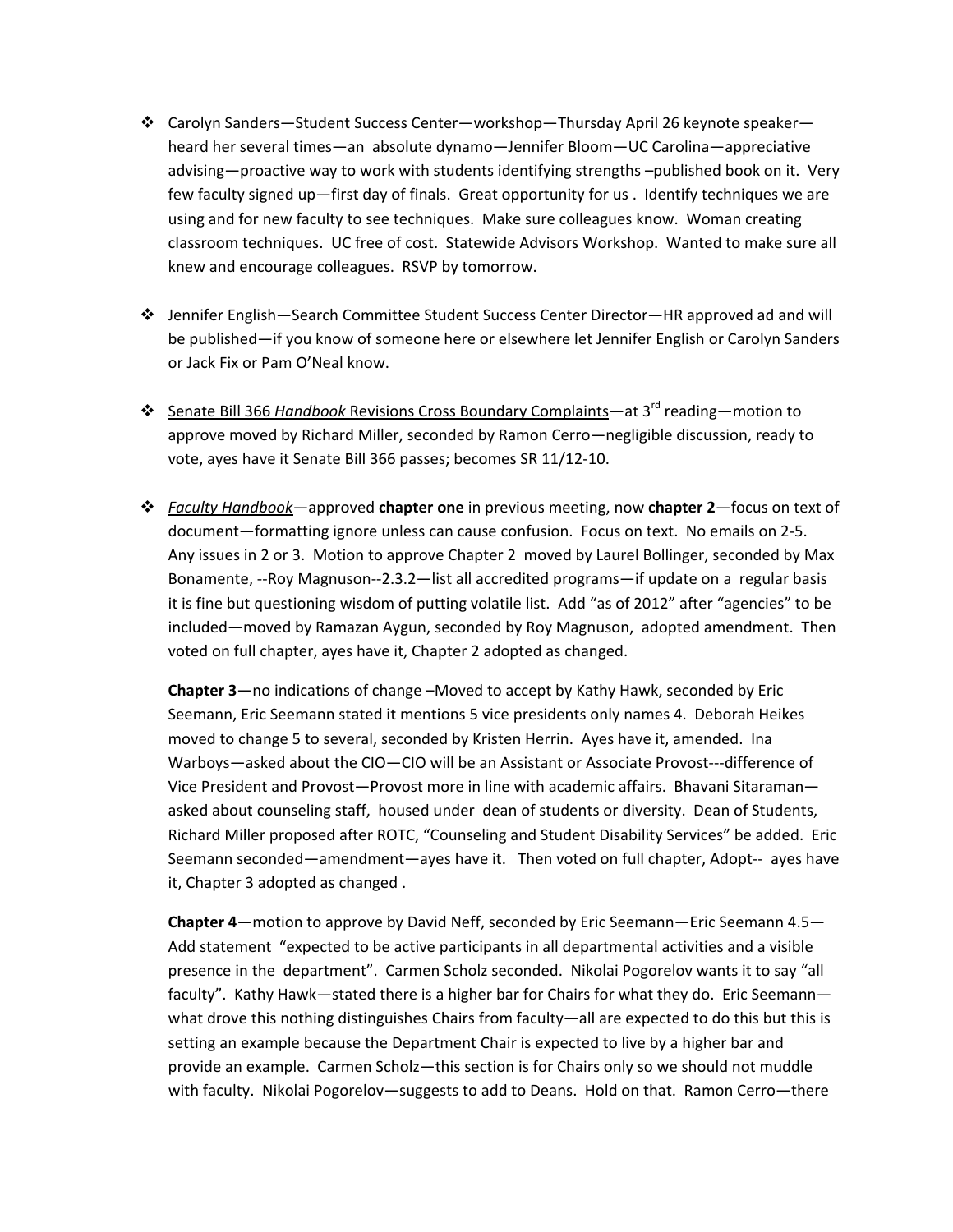was a Senate Bill where we recommended Chairs not serve as Directors at the same time. Tim Newman had a discussion with the President and he was going to reject that. Richard Miller stated that would be in the section on eligibility. Ramon Cerro—if you think it should go you should put it there. Claudio Morales—asked for a definition—Roy Magnuson—stated it is fairly concrete. Carmen Scholz—departmental duties are spelled out. Kathy Hawk—anything you look at in this is concrete. Nikolai Pogorelov—not a bad thing for every faculty to be an active participant—add to all sections specify to all faculty otherwise be fair. David Stewart called the question—Laurel Bollinger seconded—ayes have it; debate on amendment closed. Adopt amendment: ayes have it. Back to main motion. Nikolai Pogorelov modify 4.3—before "procedures" add "college deans" are expected to be active participants in all college activities and a visible presence in the college. Motion fails for lack of second. Nikolai Pogorelov this shows the attitude of the Senate. President Tim Newman cautioned Nikolai Pogorelov on his statement-- no derogatory remarks on the Senate. In debate, address to Tim Newman not to individual Senators and cast no aspersions on the Senate. Ramon Cerro—it is different for Chairs and Deans and Presidents. Dean and President are the face of the college or university. Nikolai Pogorelov –by definition faculty are expected to participate. Tim Newman stated the motion failed and we will not entertain more discussion. Bhavani Sitaraman 4.4—No faculty involvement in this no faculty review before it goes to the Board. Kristen Herrin—is it always 5 years. Who is the review committee—4.8 has committee information. Laurel Bollinger—do we need a motion. Bhavani Sitaraman—way written now don't know if recommendation—says Provost may recommend. Laurel Bollinger—would it be reasonable to propose an amendment‐‐ After cycle before findings—according to program review description in 4.8. Richard Miller seconded. Bhavani Sitaraman –4.8 referring to different document. Richard Miller—once Provost makes recommendation—does not need to be same recommendation as committee. Roy Magnuson—comment out of order. Then voted on amendment—ayes have it. Chapter 4—Ramon Cerro—no definition of how committees are appointed. Puts same people and results same. How is the committee formed. Bhavani Sitaraman—any recommendation to resolve or reorganize will follow steps in accordance with AAUP guidelines on academic program review and will result from consultation with Faculty Senate. Add after Section 4.7, Max Bonamente seconded. Tim Newman stated it would also be in order to move to set this aside and work on wording or set this aside and move to the bills, considering time, what is Senate's pleasure? Kathy Hawk objected—changed. Then voted on amendment, Ayes have it amendment passes. Richard Miller recommends word dissolve become dissolve or reorganize or establish, Phillip Bitzer seconded, ayes have it, . Then voted on Chapter 4 as revised. Adopted.

Louise O'Keefe moved‐seconded by Kathy Hawk to adjourn—adjourned at 2:19.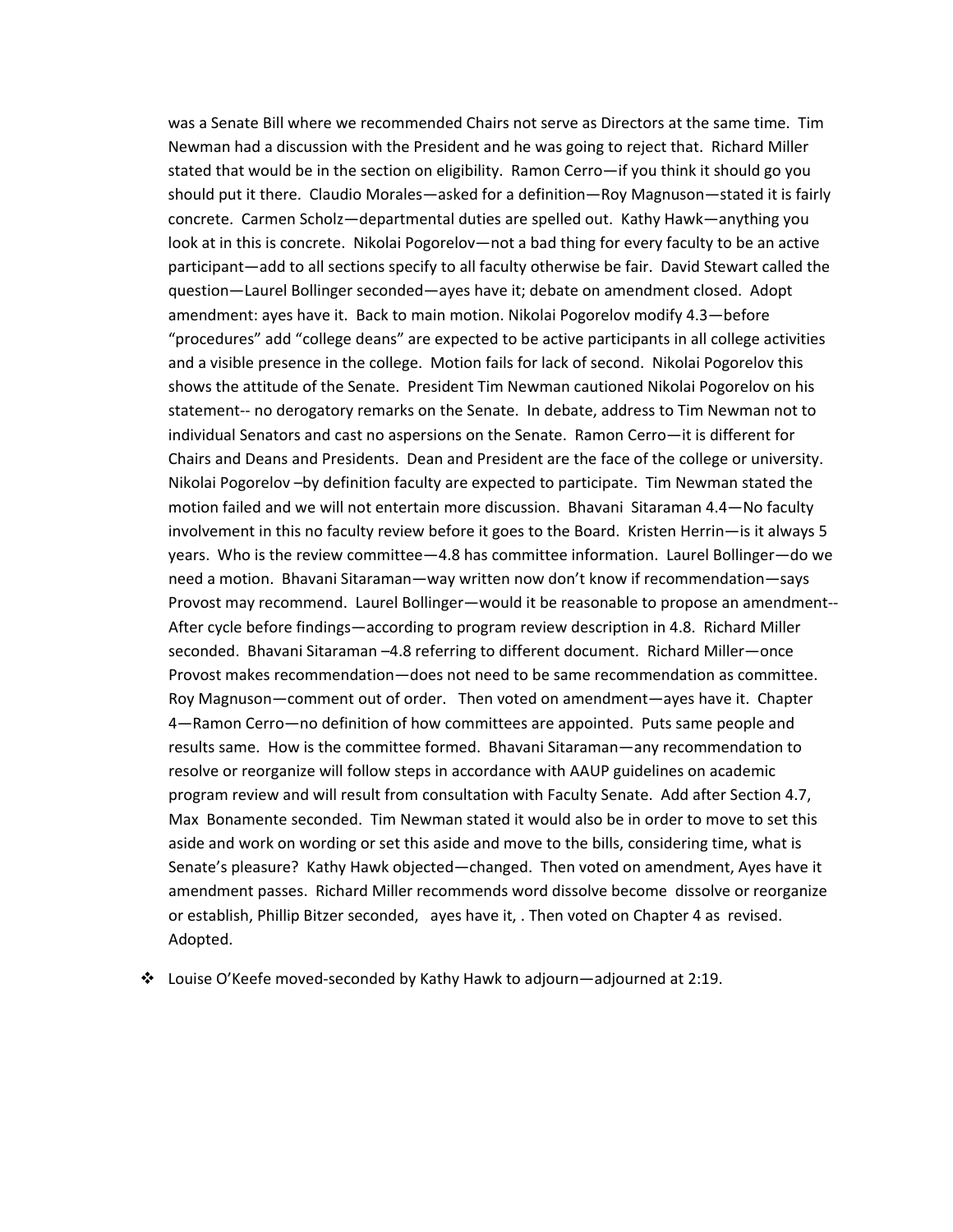## **THE UNIVERSITY OF ALABAMA IN HUNTSVILLE FACULTY SENATE**

# **Senate Bill 363: Differential Tuition Analysis Request**

|                     | Bill History: 11/17/11 Faculty Senate EC Approved at First Reading<br>12/01/11 Before Faculty Senate at Second Reading (ran out of time; did not consider)<br>1/05/12 Before Faculty Senate at Second Reading (began debate, time expired during debate)<br>1/26/12 Received Majority Approval at Second Reading<br>2/23/12 Before Faculty Senate at Third Reading, final action deferred until April meeting<br>5/10/12 Back before Senate for Third Reading (adjourned Apr meeting before consideration) |                                                                                  |  |
|---------------------|------------------------------------------------------------------------------------------------------------------------------------------------------------------------------------------------------------------------------------------------------------------------------------------------------------------------------------------------------------------------------------------------------------------------------------------------------------------------------------------------------------|----------------------------------------------------------------------------------|--|
| 1<br>$\overline{2}$ | <b>WHEREAS,</b>                                                                                                                                                                                                                                                                                                                                                                                                                                                                                            | Recruitment and retention of students is paramount to the future viability and   |  |
| 3                   |                                                                                                                                                                                                                                                                                                                                                                                                                                                                                                            | success of our University, and                                                   |  |
| 4                   | <b>WHEREAS,</b>                                                                                                                                                                                                                                                                                                                                                                                                                                                                                            | The University has significant competition from other academic institutions,     |  |
| 5                   |                                                                                                                                                                                                                                                                                                                                                                                                                                                                                                            | and                                                                              |  |
| 6                   | <b>WHEREAS:</b>                                                                                                                                                                                                                                                                                                                                                                                                                                                                                            | The faculty of the University of Alabama in Huntsville believe that new,         |  |
| 7                   |                                                                                                                                                                                                                                                                                                                                                                                                                                                                                                            | well-motivated ideas highlighting the uniqueness of UAHuntsville academics       |  |
| 8                   |                                                                                                                                                                                                                                                                                                                                                                                                                                                                                                            | while promoting the University's financial viability can serve both the          |  |
| 9                   |                                                                                                                                                                                                                                                                                                                                                                                                                                                                                                            | institution and students/families, and                                           |  |
| 10                  | <b>WHEREAS:</b>                                                                                                                                                                                                                                                                                                                                                                                                                                                                                            | Ideas for increasing student enrollment and retention were presented in the      |  |
| 11                  |                                                                                                                                                                                                                                                                                                                                                                                                                                                                                                            | "Restructuring Report" drafted by an ad hoc Faculty Senate committee, yet        |  |
| 12                  |                                                                                                                                                                                                                                                                                                                                                                                                                                                                                                            | little or no relevant discussion or action has been taken regarding these ideas, |  |
| 13                  |                                                                                                                                                                                                                                                                                                                                                                                                                                                                                                            |                                                                                  |  |
| 14                  |                                                                                                                                                                                                                                                                                                                                                                                                                                                                                                            | <b>NOW THEREFORE BE IT RESOLVED:</b>                                             |  |
| 15                  |                                                                                                                                                                                                                                                                                                                                                                                                                                                                                                            | That the Faculty Senate requests that the Offices of the Provost and VP of       |  |
| 16                  |                                                                                                                                                                                                                                                                                                                                                                                                                                                                                                            | Finance perform a detailed analysis of the viability of scenarios related to the |  |
| 17                  |                                                                                                                                                                                                                                                                                                                                                                                                                                                                                                            | concept of "differential tuition", a term referring to tuition and/or fee        |  |
| 18                  |                                                                                                                                                                                                                                                                                                                                                                                                                                                                                                            | schedules that depend on academic level (e.g. freshman, sophomore, etc),         |  |
| 19                  |                                                                                                                                                                                                                                                                                                                                                                                                                                                                                                            | examples of which were included in the Faculty Senate's "Report on               |  |
| 20                  |                                                                                                                                                                                                                                                                                                                                                                                                                                                                                                            | Realignment and Restructuring" submitted to the University Administration;       |  |
| 21                  | AND THEREFORE BE IT RESOLVED:                                                                                                                                                                                                                                                                                                                                                                                                                                                                              |                                                                                  |  |
| 22                  |                                                                                                                                                                                                                                                                                                                                                                                                                                                                                                            | That these scenarios be analyzed for viability as an option increase student     |  |
| 23                  |                                                                                                                                                                                                                                                                                                                                                                                                                                                                                                            | enrollment, encourage matriculating students to enroll in UAHuntsville           |  |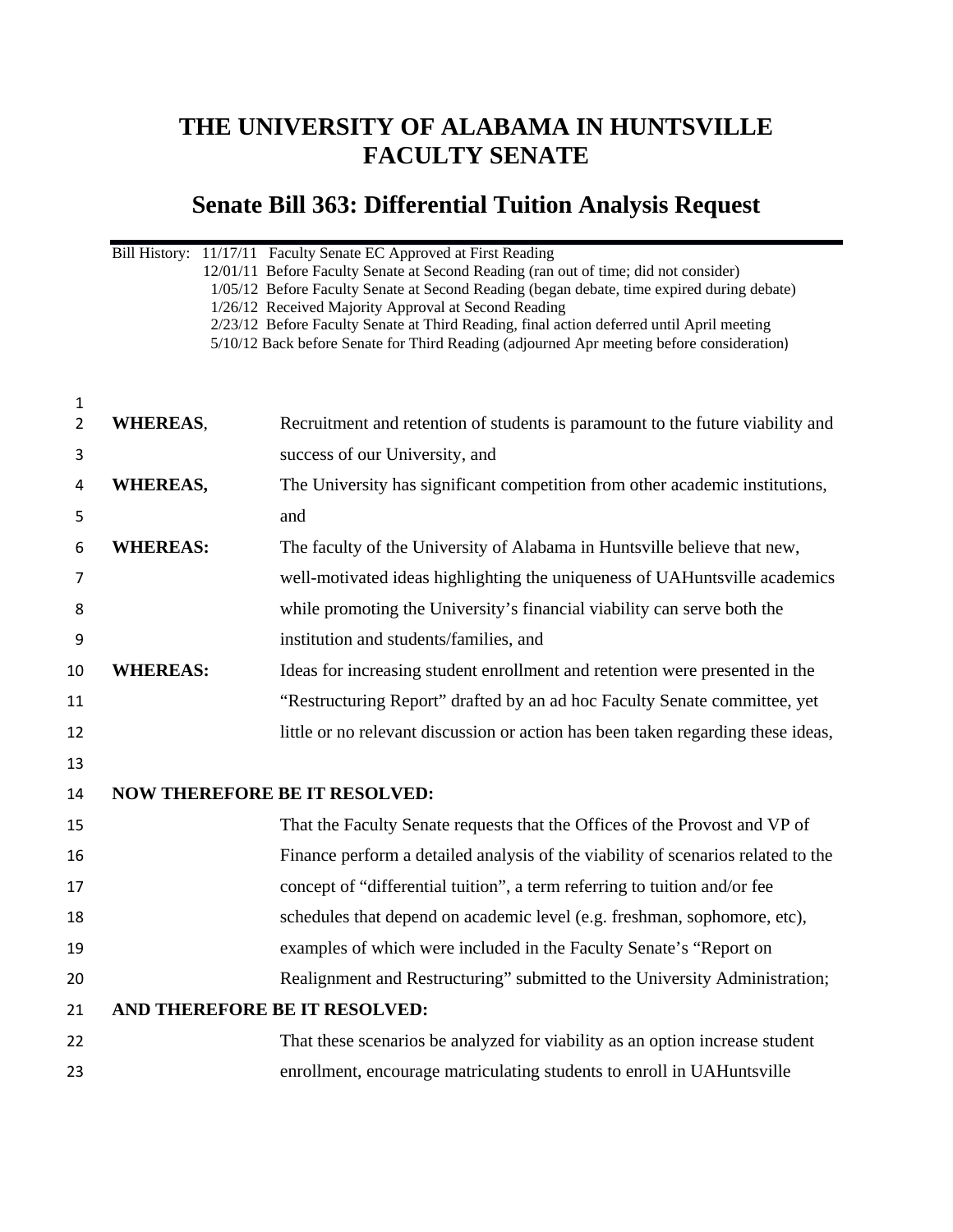| 24       | courses whenever possible, and to creatively identify financial solutions     |
|----------|-------------------------------------------------------------------------------|
| 25       | advantageous to both the University and students/families;                    |
| 26       |                                                                               |
| 27       | AND BE IT FURTHER RESOLVED:                                                   |
| 28       | That the requested analysis be reported to both the Faculty Senate and        |
| 29       | University President and made available to the Faculty Senate no later than 3 |
| 30       | months following the passage of this bill.                                    |
| 31<br>32 |                                                                               |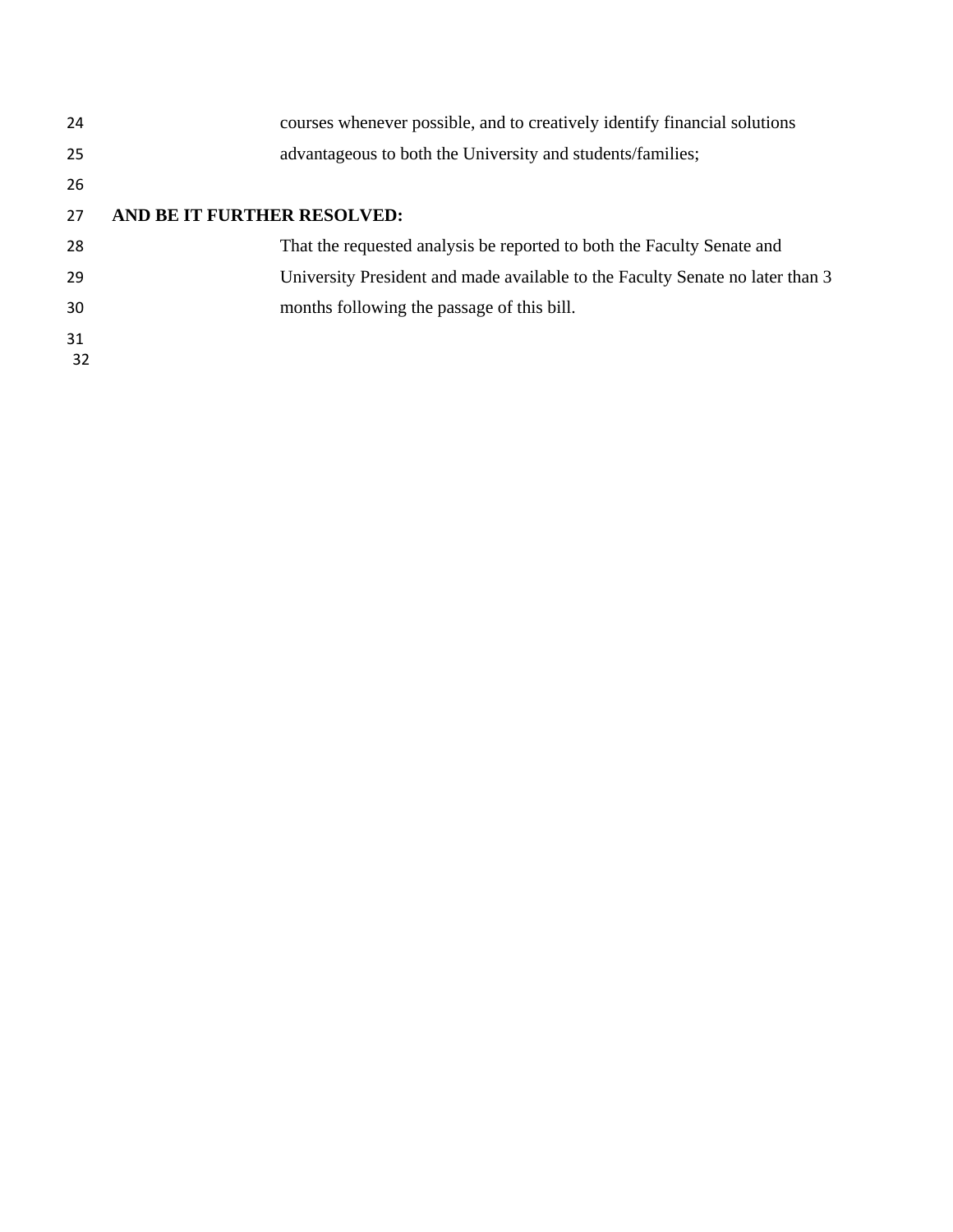## **THE UNIVERSITY OF ALABAMA IN HUNTSVILLE FACULTY SENATE**

## **Senate Bill 361 : Improved Integrity for Communicable Diseases Information**

|                |                 | Bill History: 10/20/11 Before FSEC, Passed at First Reading<br>10/27/11 Before Senate for Second Reading, Further Action Deferred until Jan. 5, 2012 Meeting<br>1/5/12 Before Senate again at Second Reading, action deferred until April meeting<br>5/10/12 Back before Senate for Second Reading (adjourned Apr meeting before consideration) |
|----------------|-----------------|-------------------------------------------------------------------------------------------------------------------------------------------------------------------------------------------------------------------------------------------------------------------------------------------------------------------------------------------------|
| $\mathbf{1}$   | <b>WHEREAS,</b> | The University solicited comment from the Senate on an updated Communicable                                                                                                                                                                                                                                                                     |
| $\overline{2}$ |                 | Diseases Policy that was approved already by Campus Counsel and the Emergency                                                                                                                                                                                                                                                                   |
| 3              |                 | Management Coordinator; and                                                                                                                                                                                                                                                                                                                     |
| $\overline{4}$ |                 |                                                                                                                                                                                                                                                                                                                                                 |
| 5              | WHEREAS,        | Many faculty believe that this policy needs additional revision as well as time for                                                                                                                                                                                                                                                             |
| 6              |                 | deliberation; and                                                                                                                                                                                                                                                                                                                               |
| 7              |                 |                                                                                                                                                                                                                                                                                                                                                 |
| 8              |                 | <b>WHEREAS</b> , Certain terms in the policy have the potential to be interpreted in an overly broad way                                                                                                                                                                                                                                        |
| 9              |                 | (for example: "diseases posing a <b>significant threat  to health</b> "); and                                                                                                                                                                                                                                                                   |
| 10             |                 |                                                                                                                                                                                                                                                                                                                                                 |
| 11             |                 | <b>WHEREAS</b> , The Dean of Students is tasked in the policy to implement it, yet that individual has not                                                                                                                                                                                                                                      |
| 12             |                 | been previously viewed as being responsible to the Faculty or directly involved with                                                                                                                                                                                                                                                            |
| 13             |                 | decisions directly, substantially impacting faculty life; and                                                                                                                                                                                                                                                                                   |
| 14             |                 |                                                                                                                                                                                                                                                                                                                                                 |
| 15             | <b>WHEREAS,</b> | The policy in the long term may allow the Dean of Students and other officials not part                                                                                                                                                                                                                                                         |
| 16             |                 | of the faculty members' job-reporting chain to acquire information about faculty                                                                                                                                                                                                                                                                |
| 17             |                 | members' illnesses, including matters which some faculty view as deeply personal, and                                                                                                                                                                                                                                                           |
| 18             |                 |                                                                                                                                                                                                                                                                                                                                                 |
| 19             |                 | <b>WHEREAS</b> , The policy allows faculty members to be excluded from work until a physician's                                                                                                                                                                                                                                                 |
| 20             |                 | statement is provided about treatment, and that the faculty member obtain indicated                                                                                                                                                                                                                                                             |
| 21             |                 | follow-up treatment by a physician (Sections G and H), without there being any                                                                                                                                                                                                                                                                  |
| 22             |                 | exceptions for reasons of conscience                                                                                                                                                                                                                                                                                                            |
| 23             |                 |                                                                                                                                                                                                                                                                                                                                                 |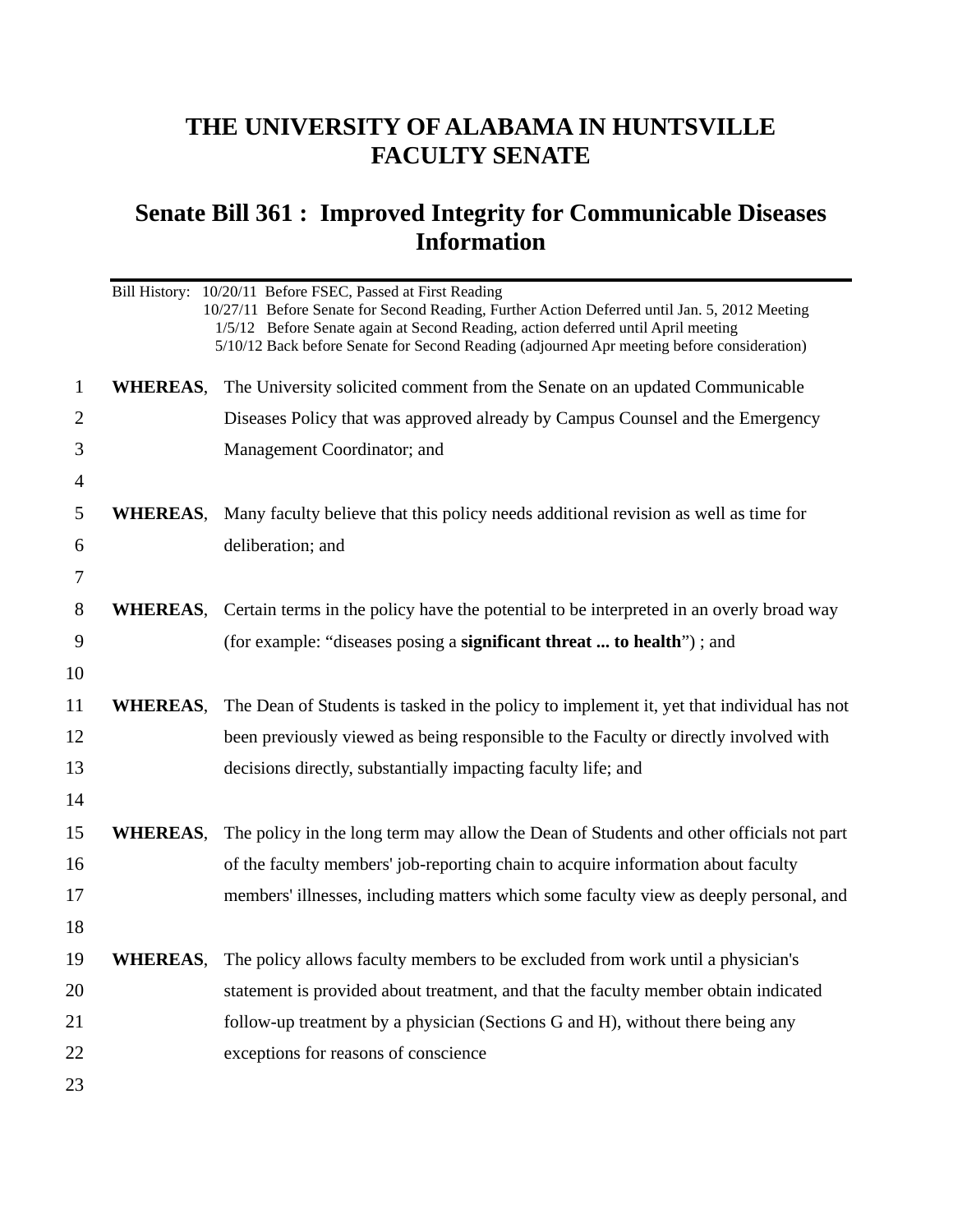| 24 | <b>WHEREAS,</b>           | The policy directs individuals have a duty to report others believed to have any disease                 |
|----|---------------------------|----------------------------------------------------------------------------------------------------------|
| 25 |                           | potentially covered by the broad description of disease in the policy                                    |
| 26 |                           |                                                                                                          |
| 27 |                           | <b>NOW THEREFORE BE IT RESOLVED:</b>                                                                     |
| 28 |                           |                                                                                                          |
| 29 |                           | That the policy be reworked to include (1) a less broad definition of communicable                       |
| 30 |                           | disease, with that rework to include more input from faculty, including health care faculty, (2) a time  |
| 31 |                           | limit of a very small number of years that a disease incident can remain on file, (3) a requirement that |
| 32 |                           | on an annual basis, each faculty member will be notified if information about the faculty member was     |
| 33 |                           | reported in the prior year, what information was reported, which individuals came into contact with that |
| 34 |                           | information, and given the opportunity to add a statement to the file. Any submitted statement by a      |
| 35 |                           | faculty member must become part of the file and be attached to the disease incident report as long as    |
| 36 | the report is maintained. |                                                                                                          |
| 37 |                           |                                                                                                          |
| 38 |                           |                                                                                                          |
| 39 |                           | AND BE IT FURTHER RESOLVED:                                                                              |
| 40 |                           |                                                                                                          |
| 41 |                           | That no University records maintained in keeping with this policy be stored out of the                   |
| 42 |                           | State of Alabama, to allow ready legal action (avoiding international or out-of-state courts) and to     |
| 43 |                           | increase the capability for privacy protection to any faculty member. This restriction precludes storage |
| 44 |                           | of the information in a digital form, unless that digital form is strictly kept within this State.       |
| 45 |                           |                                                                                                          |
| 46 |                           |                                                                                                          |
| 47 |                           | AND BE IT FURTHER RESOLVED:                                                                              |
| 48 |                           |                                                                                                          |
| 49 |                           | That the position Dean of Students have more accountability to the Faculty, in part by                   |
| 50 |                           | annually reporting in writing to the Faculty Senate by January 31 of: (1) the number of faculty who had  |
| 51 |                           | communicable diseases that resulted in the collection of information, (2) a detailed explanation how     |
| 52 |                           | that information was safeguarded in the prior year, (3) a detailed explanation of all individuals who    |
| 53 |                           | came in contact with any identifying information about any faculty member reported to have a             |
| 54 |                           | communicable disease, and (4) when that information will be destroyed. This reporting requirement is     |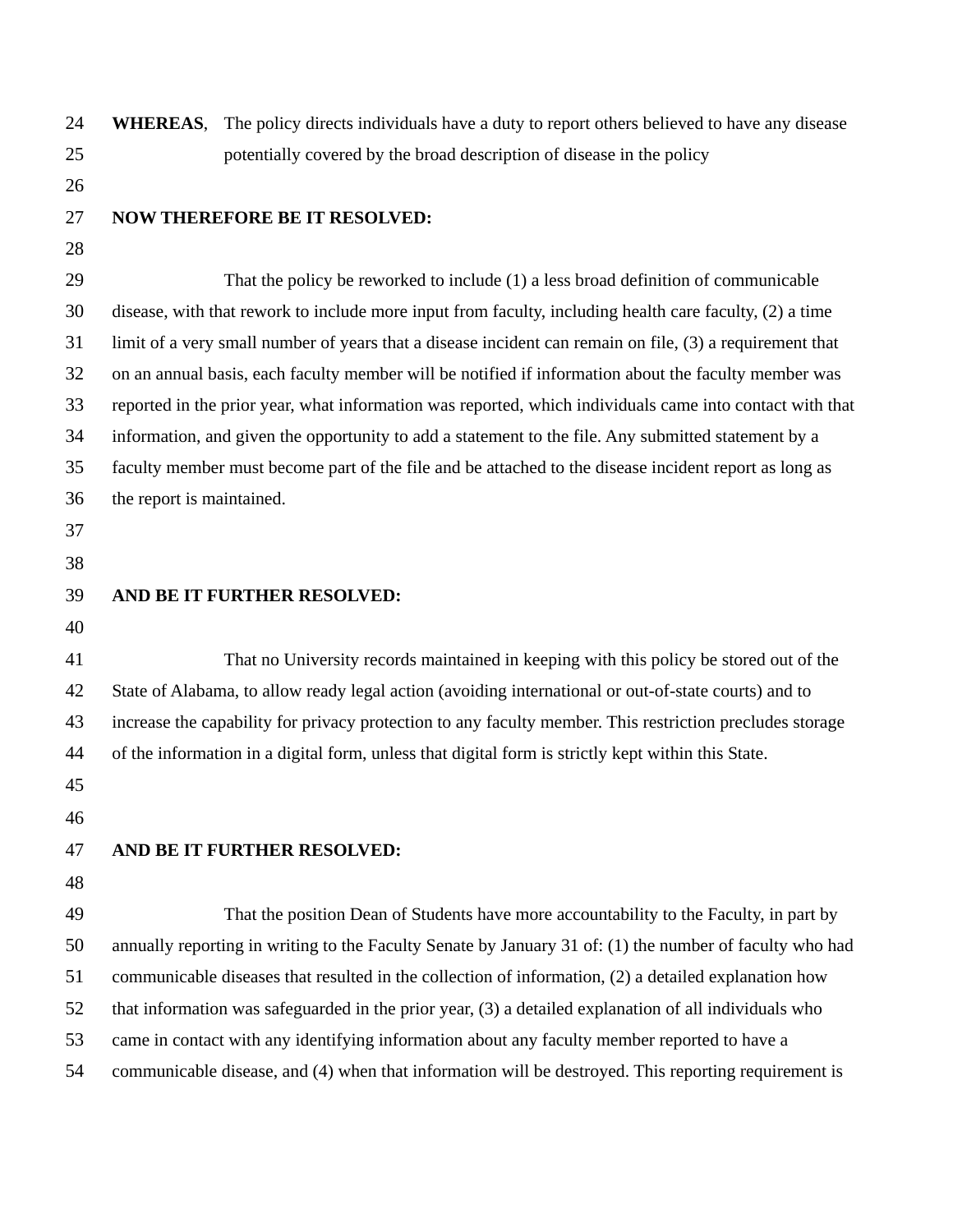| 55 | to be enforced by the Provost by incorporation of it into an annual list of tasks each Dean of Student is |
|----|-----------------------------------------------------------------------------------------------------------|
| 56 | expected to perform.                                                                                      |
| 57 |                                                                                                           |
| 58 |                                                                                                           |
| 59 | AND BE IT FURTHER RESOLVED:                                                                               |
| 60 |                                                                                                           |
| 61 | That no faculty member be discriminated against in his/her ongoing employment for                         |
| 62 | having a communicable disease.                                                                            |
|    |                                                                                                           |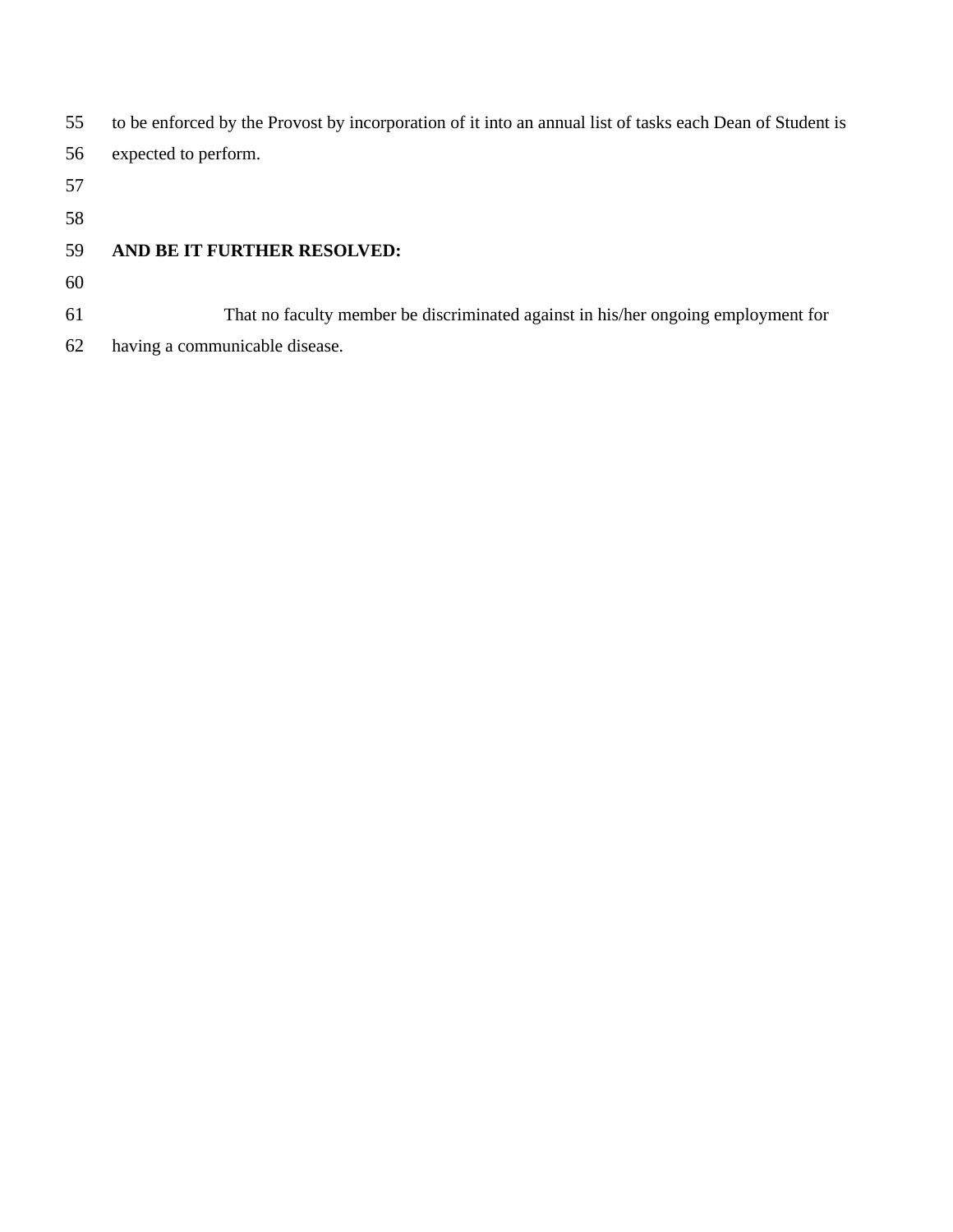## **THE UNIVERSITY OF ALABAMA IN HUNTSVILLE FACULTY SENATE**

### **Senate Bill 365: Performance Criteria for Tuition Remission**

Bill History: 02/16/12 FS Exec. Comm. Placed on Senate Agenda (First Reading) (sub. by Sen. J. Kulick) 02/23/12 Before Faculty Senate at Second Reading; time expired before consideration 03/15/12 Before Faculty Senate at Second Reading, action deferred until April meeting 05/10/12 Back before Senate for Second Reading (adjourned Apr meeting before consideration)

| $\mathbf{1}$ | <b>WHEREAS,</b>                       | A well-educated faculty and staff and their dependents are an asset to                        |
|--------------|---------------------------------------|-----------------------------------------------------------------------------------------------|
| 2            |                                       | themselves, the community and the university, and                                             |
|              |                                       |                                                                                               |
| 3            | <b>WHEREAS:</b>                       | UAH also desires to provided employee benefits comparable to employers in                     |
| 4            |                                       | the local private sector, and                                                                 |
| 5            | <b>WHEREAS:</b>                       | UAH has an interest in encouraging high standards of student achievement,                     |
| 6            |                                       | particularly students sponsored by the University,                                            |
| 7            |                                       |                                                                                               |
| 8            |                                       |                                                                                               |
| 9            |                                       | <b>NOW THEREFORE BE IT RESOLVED:</b>                                                          |
| 10           |                                       |                                                                                               |
| 11           |                                       | Any person requesting tuition remission for an undergraduate course shall have a GPA of (2.0) |
|              |                                       |                                                                                               |
| 12           | to be eligible for tuition remission; |                                                                                               |
| 13           |                                       |                                                                                               |
|              |                                       |                                                                                               |
| 14           | AND BE IT FURTHER RESOLVED:           |                                                                                               |
| 15           |                                       | Any person requesting tuition remission for a graduate course shall have a GPA of (3.0) to be |
| 16           | eligible for tuition remission;       |                                                                                               |
|              |                                       |                                                                                               |
| 17           |                                       |                                                                                               |
| 18           | AND BE IT FURTHER RESOLVED:           |                                                                                               |
| 19           |                                       | A student must earn the grade of C for any undergraduate course for which tuition has been    |
| 20           | waived;                               |                                                                                               |
|              |                                       |                                                                                               |
|              |                                       |                                                                                               |

21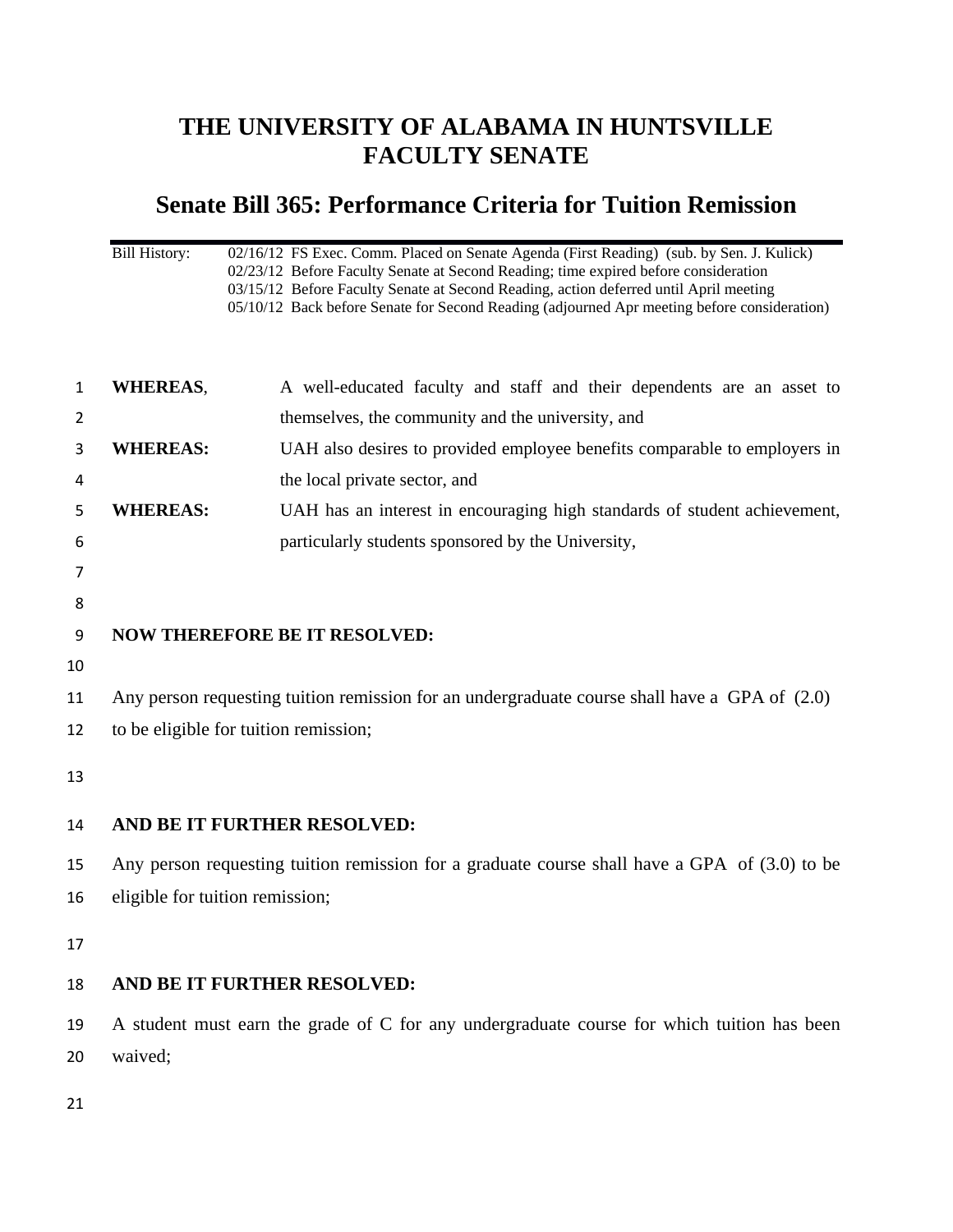### 22 **AND BE IT FURTHER RESOLVED:**

23 A student must earn the grade of B for any graduate course for tuition has been waived;

24

#### 25 **AND BE IT FURTHER RESOLVED:**

26 Students failing to earn the requisite grade for any course taken shall be required to reimburse the

27 university for the cost of the course before being eligible for any further tuition remission and,

28

#### 29 **AND BE IT FURTHER RESOLVED:**

30 31 Previous grades shall be grandfathered in and the GPA computation shall commence with courses taken following the enactment of this bill;

32

#### 33 **AND BE IT FURTHER RESOLVED:**

34 35 36 37 38 That the University shall encourage faculty, staff, and family members to educate themselves in areas outside their work domains by encouraging students to take courses for audit credit with no performance requirements, and be if further resolved that the university shall encourage employees to participate in professional development and continuing education programs through the existing tuition discount plan as part of this activity.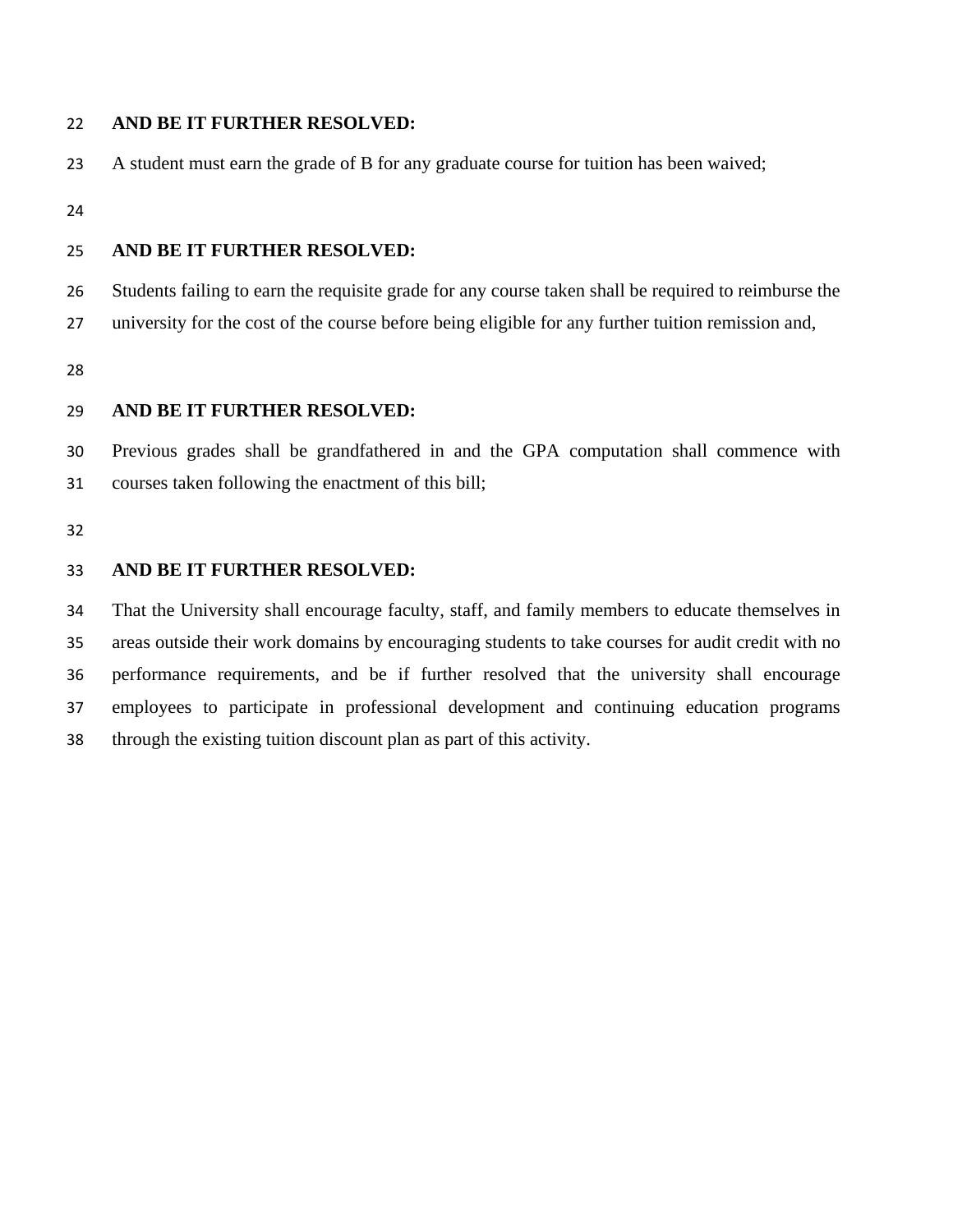## **THE UNIVERSITY OF ALABAMA IN HUNTSVILLE FACULTY SENATE**

# **Senate Bill 367: Eligibility for Senate Officers Elections**

|         | <b>Bill History:</b> | 04/20/12 Received from (non-Senator) faculty member<br>05/03/12 Executive Comm. directed bill onto Senate Agenda for reading before the Senate<br>05/10/12 Before Faculty Senate for Second Reading |
|---------|----------------------|-----------------------------------------------------------------------------------------------------------------------------------------------------------------------------------------------------|
| 1       | <b>WHEREAS,</b>      | The faculty senate President-Elect and Ombudsperson are elected by the entire                                                                                                                       |
| 2       |                      | senate eligible faculty of the university; and                                                                                                                                                      |
| 3       |                      |                                                                                                                                                                                                     |
| 4       | <b>WHEREAS:</b>      | The President-Elect and Ombudsperson represent the entire senate eligible faculty                                                                                                                   |
| 5       |                      | of the university; and                                                                                                                                                                              |
| 6<br>7  | <b>WHEREAS:</b>      | The current faculty senate bylaws requires the unit of the President-Elect to elect                                                                                                                 |
| 8       |                      | another faculty senate, and                                                                                                                                                                         |
| 9<br>10 | <b>WHEREAS:</b>      | The requirement to be an outgoing or incoming faculty senator for senate officer's                                                                                                                  |
| 11      |                      | election is an undue, redundant, and duplicative,                                                                                                                                                   |
| 12      |                      |                                                                                                                                                                                                     |
| 13      |                      | <b>NOW THEREFORE BE IT RESOLVED:</b>                                                                                                                                                                |
| 14      |                      | That any faculty senate eligible faculty member of the university can be a                                                                                                                          |
| 15      |                      | candidate for election to the positions of faculty senate President-Elect and                                                                                                                       |
| 16      |                      | Ombudsperson.                                                                                                                                                                                       |
| 17      |                      | <b>BE IT FURTHER RESOLVED</b>                                                                                                                                                                       |
| 18      |                      | That the first sentence of the faculty senate bylaws section IIIC be changed to "In                                                                                                                 |
| 19      |                      | the spring of each year, the Senate Operations and Governance Committee will                                                                                                                        |
| 20      |                      | nominate, from the Senate eligible faculty, candidate(s) for President-Elect and                                                                                                                    |
| 21      |                      | Ombudsperson."                                                                                                                                                                                      |
| 22      |                      | <b>BE IT FURTHER RESOLVED</b>                                                                                                                                                                       |
| 23      |                      | That these proposed changes become effectively immediately.                                                                                                                                         |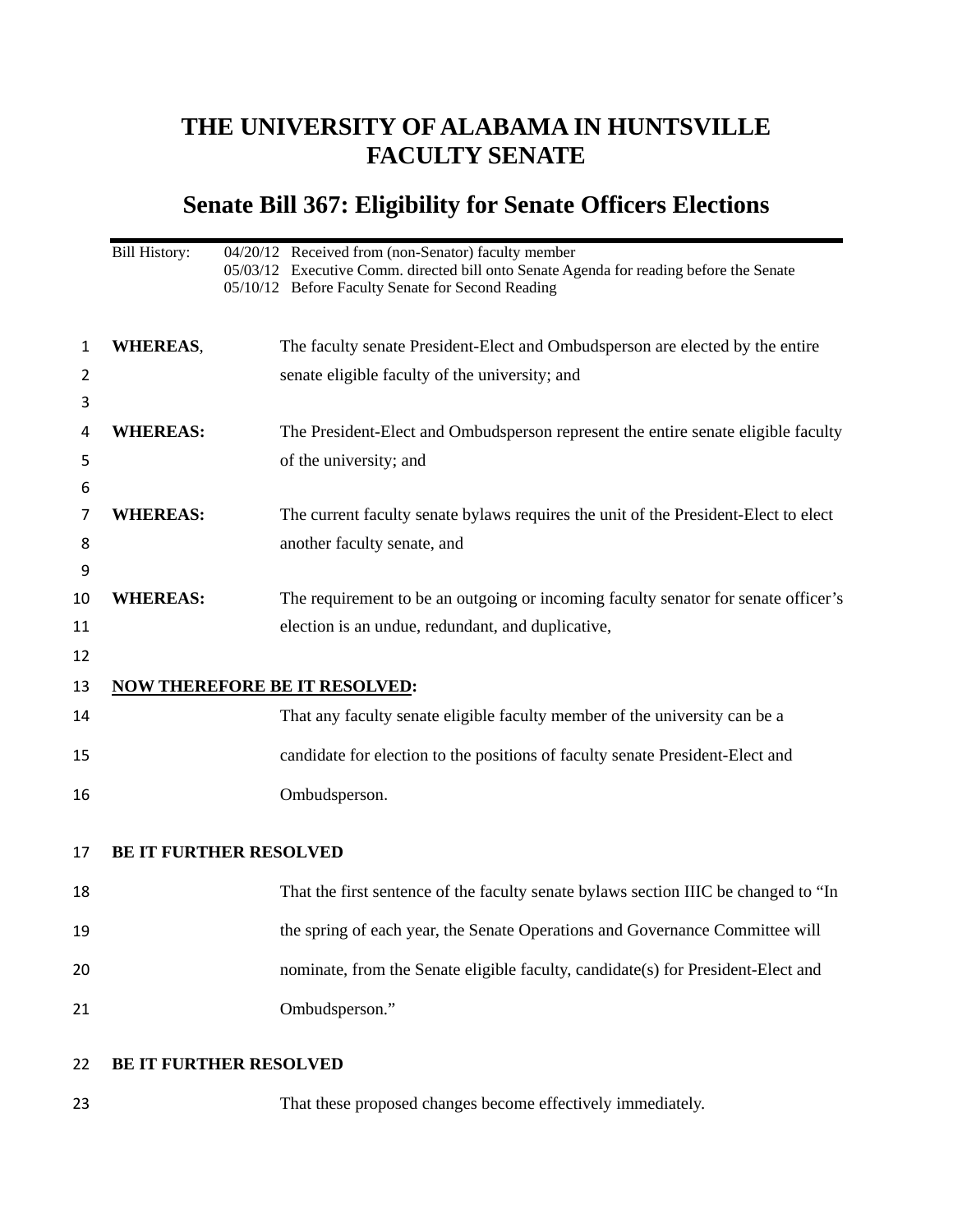### M E M O R A N D U M

| TO:             | <b>Faculty Senate</b><br><b>Staff Senate</b>                               |
|-----------------|----------------------------------------------------------------------------|
| FROM:           | Ms. Delois Smith<br><b>Chair, Faculty Staff Traffic Appeals Committee</b>  |
| DATE:           | April 6, 2012                                                              |
| <b>SUBJECT:</b> | <b>Motor Vehicle Regulations</b><br><b>Temporary Loading and Unloading</b> |

In order to address parking citation incidents, the Faculty and Staff Traffic Appeals Committee would like to make you aware of the proper notification process when using your personal vehicle for work-related events that require you to temporarily park in an unauthorized space to load and unload items.

The UAHuntsville Motor Vehicle Regulations states that University employees are to use 20-minute parking spaces for loading and unloading. However, there are times when those spaces may all be filled and you may have to temporarily park in a service vehicle designation or other space not allocated for personal vehicle use.

In order to avoid a ticket for unauthorized parking, please know that you may phone **Public Safety at extension 6596** and notify them of your need to *temporarily* park in an unauthorized space for purposes of loading and unloading.

Public Safety will need to know the make and model of your vehicle, your vehicle license plate number, and the building location.

You will be allowed to park in that area for no more than 20 minutes.

If you choose to park in an unauthorized space without notifying campus police, or for longer than the allowed 20 minutes, you may be cited for a parking violation.

Please inform others in your area about this parking clarification.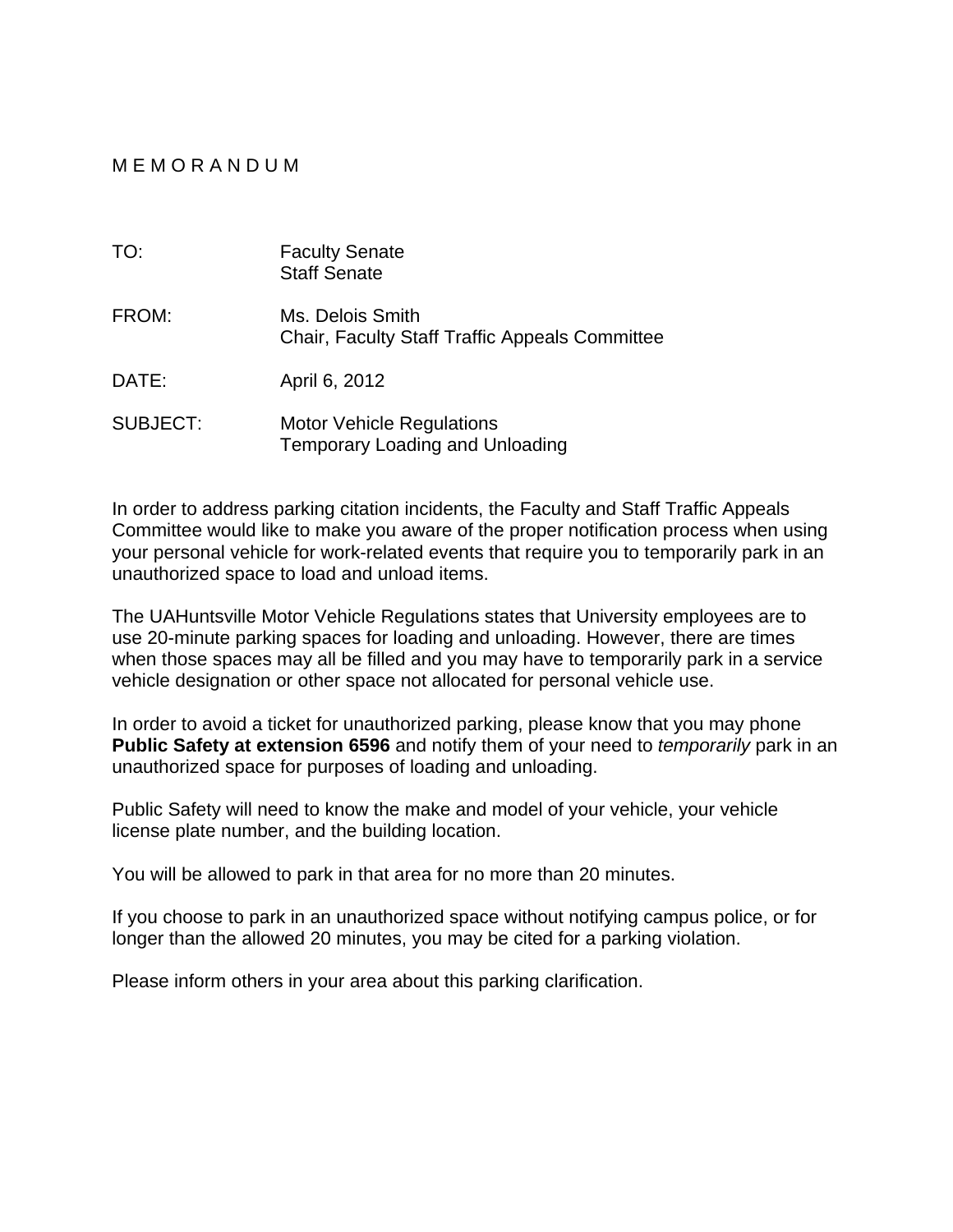

### **M E M O R A N D U M**

- **TO:** Professor Richard Miller, President-Elect, Faculty Senate
- *Cc*: Professor Tim Newman, President, Faculty Senate Dr. Robert Altenkirch, President Dean Caron St. John, College of Business Administration Dean Shankar Mahalingam, College of Engineering Dean Glenn Dasher, College of Liberal Arts Dean Fay Raines, College of Nursing Dean Jack Fix, College of Science Professor Brent Wren, Associate Provost Mr. Chih Loo, Associate Vice President, Budgets and Financial Planning

**FROM:** Vistasp M. Karbhari, Provost and Executive Vice President for Academic Affairs **SUBJECT:** Course Releases for Service as President and President-Elect of the Faculty Senate **DATE:** May 9, 2012

I am writing, pursuant to my affirmative response to the question you asked at the last Faculty Senate Executive Committee Meeting as to whether Academic Affairs would commit to providing the requisite course releases to the Senate for the President and President-Elect.

Academic Affairs will provide the President and President-Elect of the Faculty Senate release time from one course for each semester of service. I understand that arrangements for this have already been made in your case through your Department Chair and Dean. Since elections for the President-Elect have not been held as yet I am requesting that the individual elected inform the appropriate Chair and Dean as soon as the decision is announced and work with them to enable scheduling to be completed. Please notify my office once this is completed.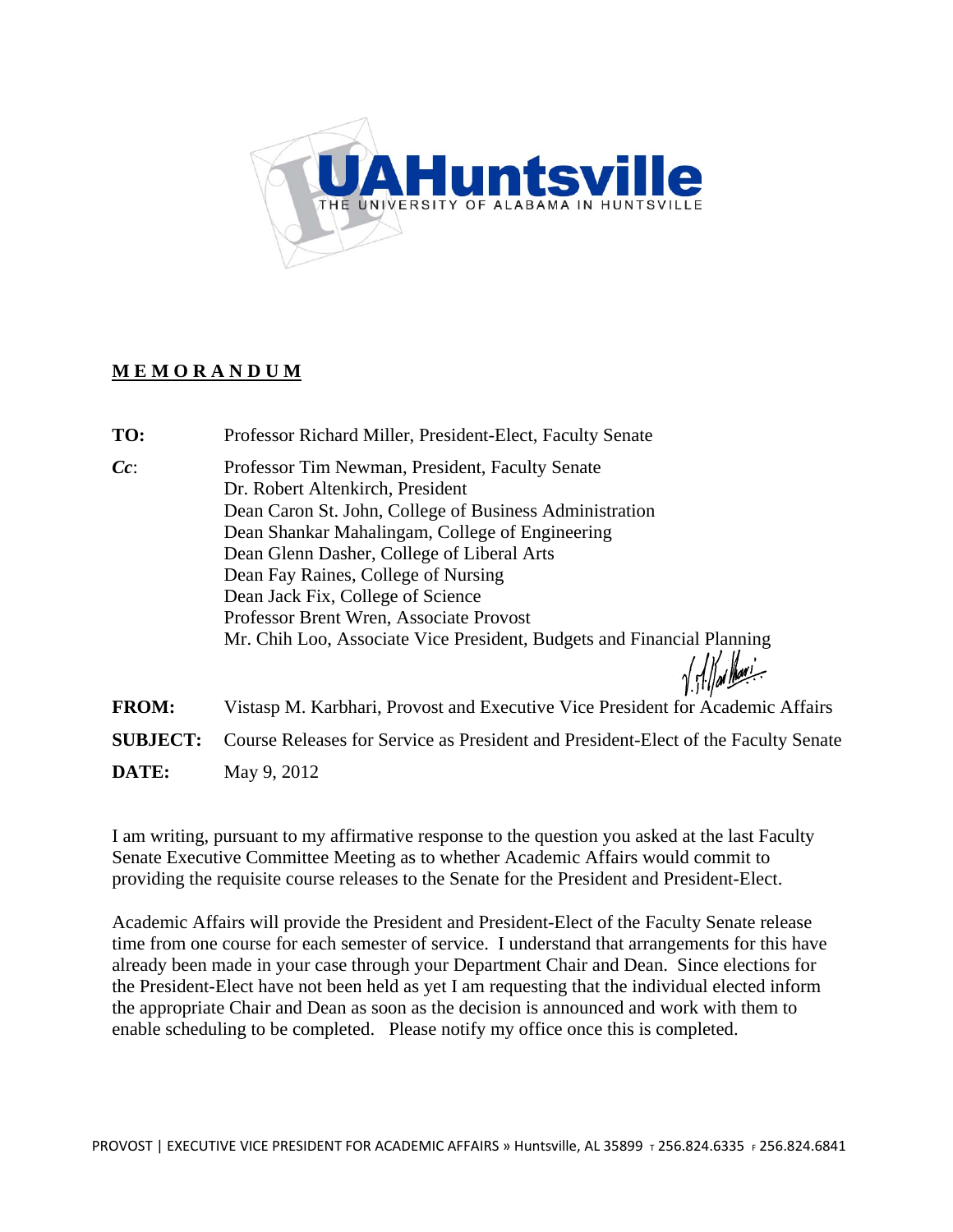# **Proposed Senate Committees 2012-13**

| <b>FACULTY AND STUDENT DEVELOPMENT</b>           |                                                  |                             |
|--------------------------------------------------|--------------------------------------------------|-----------------------------|
|                                                  |                                                  |                             |
| <b>ENGR</b>                                      | <b>Mohamed Ashour replacement</b><br>(ENGR) (12) | David Pan (ENGR) (13)       |
| <b>LBAR</b>                                      | Kwaku Gyasi (FLL) (13)                           | Eletra Gilchrist (CM) (13), |
| <b>NURS</b>                                      | Ina Warboys (NUR) (13),                          |                             |
| SCI                                              | Carmen Scholz (CH) (13)                          |                             |
| <b>BA</b>                                        | Wai Mok, (IS) (13)                               |                             |
| <b>FINANCE AND RESOURCES</b>                     |                                                  |                             |
|                                                  |                                                  |                             |
| <b>BA</b>                                        | Charles Hickman (ACC) (13)                       | Wai Mok (IS) (13)           |
| <b>ENGR</b>                                      | <b>Seong Moo Yoo replacement</b><br>$(ECE)$ (12) | Kader Frendi (MAE) (14)     |
| <b>LBAR</b>                                      | David Neff (EH) (13)                             | Christine Sears (HY) (14)   |
| <b>NUR</b>                                       | Marta Browning (NUR) (13)                        | Ina Warboys (NUR) (13)      |
| SCI                                              | Peter Slater (CS) (13)                           | Luciano Matzkin (BYS) (14)  |
| <b>Chair serves on Campus Planning Committee</b> |                                                  |                             |

| <b>GOVERNANCE AND OPERATIONS</b> |                                                |                           |
|----------------------------------|------------------------------------------------|---------------------------|
|                                  |                                                |                           |
| <b>ENGR</b>                      | Sherri Messimer (ISEEM) (14)                   |                           |
| <b>LBAR</b>                      | Anne Marie Choup (PS) (14)                     | Angela Balla (EH) (14)    |
| <b>SCI</b>                       | Phillip Bitzer (ATS) (14)                      | Claudio Morales (MA) (13) |
| <b>BA</b>                        | <b>Eric Fong replacement</b><br>(MKT/MGT) (12) |                           |
| <b>NUR</b>                       | Marta Browning (NURS) (13)                     |                           |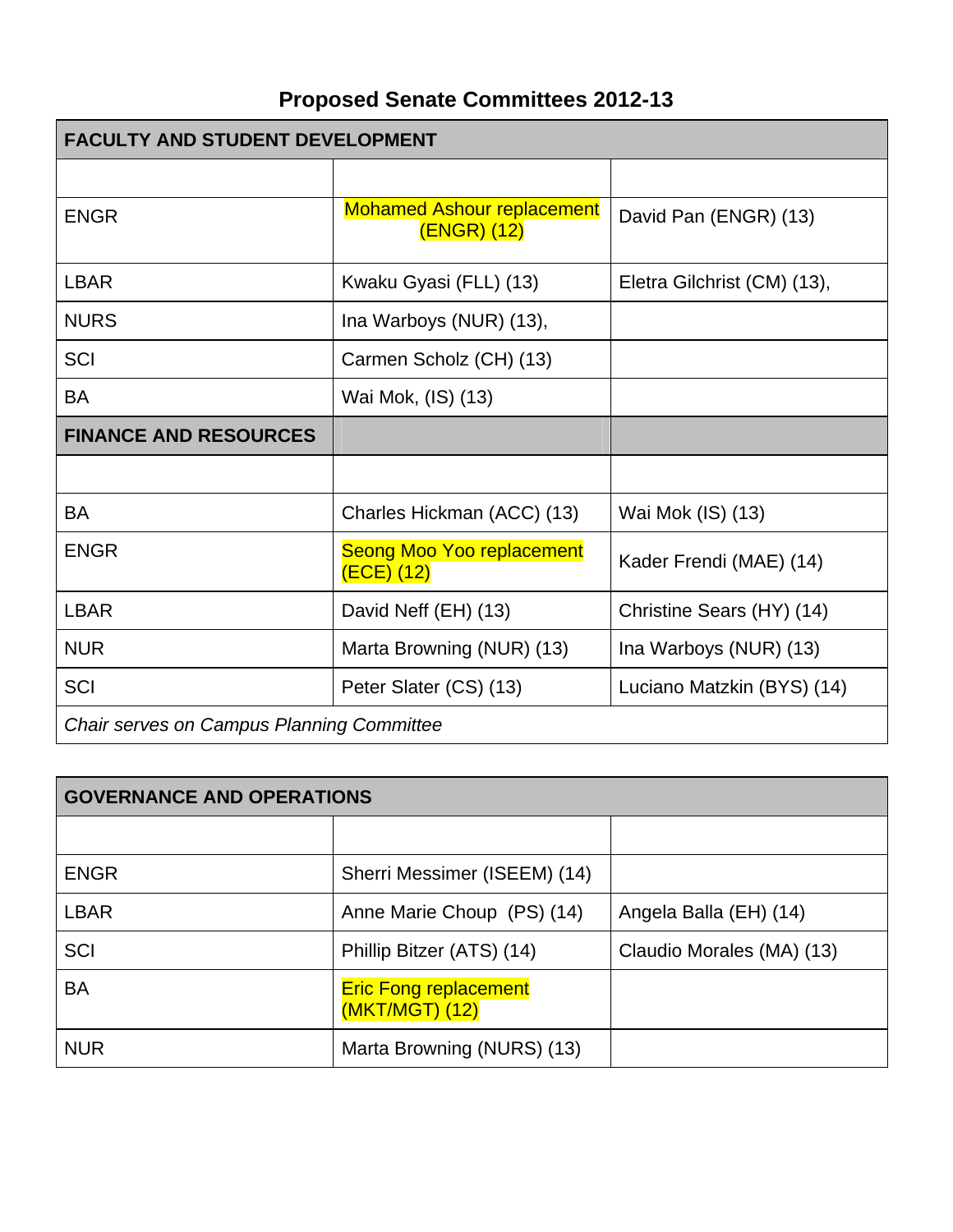# **Proposed Senate Committees 2012-13**

| <b>PERSONNEL</b>                 |                                                |                             |
|----------------------------------|------------------------------------------------|-----------------------------|
|                                  |                                                |                             |
| <b>ENGR</b>                      | Jeffrey Kulick (ECE) (13)                      | Ramon Cerro (CME) (13),     |
| <b>LBAR</b>                      | Carolyn Sanders (MU) (14),                     | David Stewart (AAH) (13)    |
| <b>SCI</b>                       | Jakobus le Roux (PH) (14)                      | Nikolai Pogorelov (PH) (13) |
| <b>BA</b>                        | <b>Eric Fong replacement</b><br>(MGT/MKT) (12) |                             |
| <b>NUR</b>                       | Peggy Hayes (NUR) (14)                         |                             |
| UNDERGRADUATE CURRICULUM         |                                                |                             |
|                                  |                                                |                             |
| <b>LBAR</b>                      | Mitch Berbrier (SOC) (14)                      | Derrick Smith (ED) (13)     |
| <b>ENGR</b>                      | Jeff Evans (MAE) (14)                          |                             |
| <b>NURS</b>                      | Peggy Hays (NUR) (14)                          |                             |
| <b>SCI</b>                       | Ramazan Aygun replacement<br>$(CS)$ $(12)$     | James Baird (CH) (14)       |
| BA                               | Christopher Allport (ECN) (14)                 |                             |
| Chair serves on Honors Council   |                                                |                             |
| UNDERGRADUATE SCHOLASTIC AFFAIRS |                                                |                             |
|                                  |                                                |                             |
| <b>ENGR</b>                      | James Blackmon (MAE) (14)                      |                             |
| <b>LBAR</b>                      | Eric Seemann (PSY) (14)                        | Deborah Heikes (PHL) (13)   |
| <b>NUR</b>                       | Anna Benton (NUR) (14)                         | Marlena Primeau (NUR) (13)  |
| SCI                              | Leonard Choup (MA) (14)                        | Carmen Scholz (CH) (13)     |